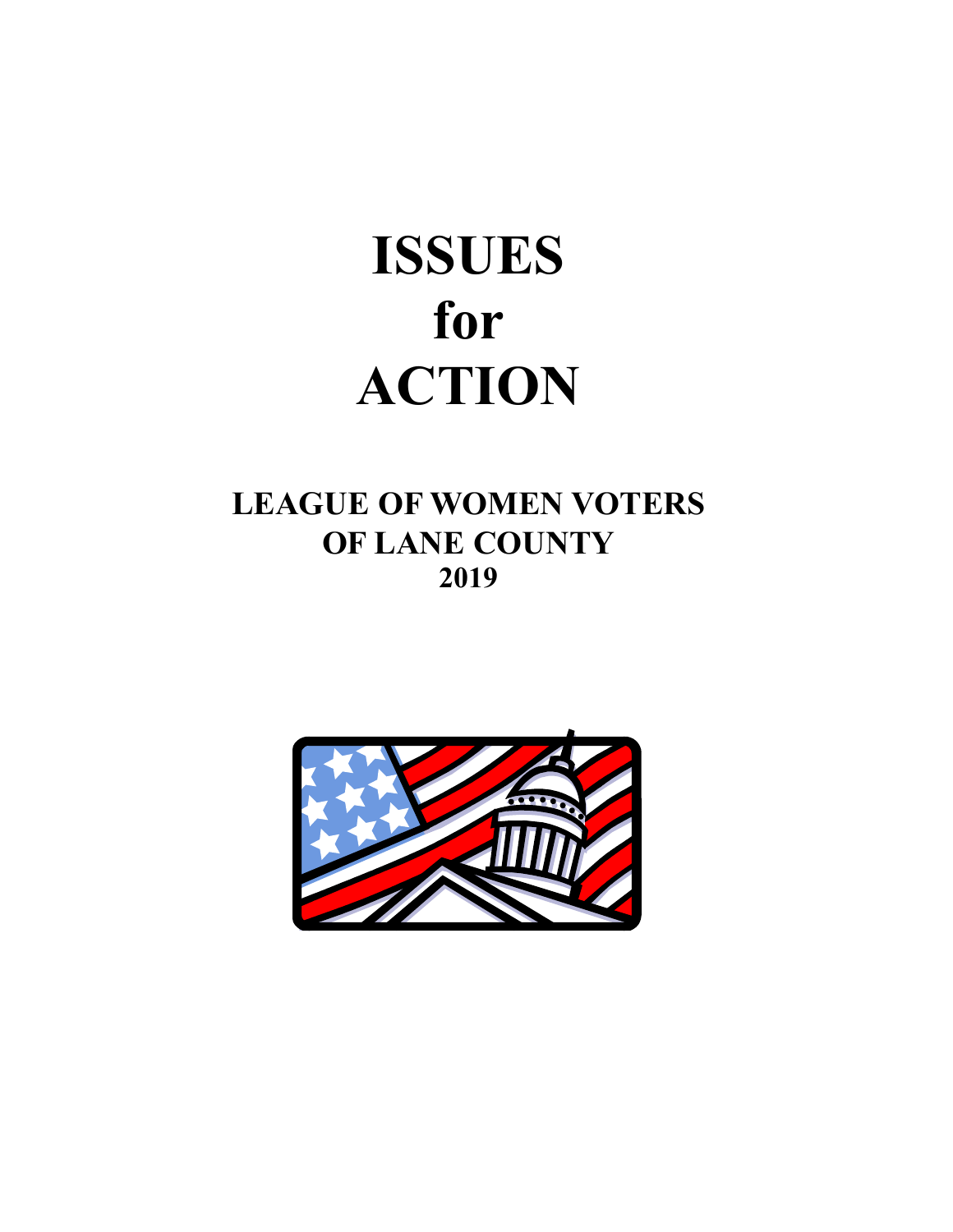# TABLE OF CONTENTS

| <b>ABOUT THE LEAGUE OF WOMEN VOTERS</b>                                                                                                                                                                                                                     |                                                        |
|-------------------------------------------------------------------------------------------------------------------------------------------------------------------------------------------------------------------------------------------------------------|--------------------------------------------------------|
| <b>Mission Statement</b><br>Purpose and Policy of the League<br>Principles of the League                                                                                                                                                                    | $\frac{3}{3}$                                          |
| <b>INTRODUCTION</b>                                                                                                                                                                                                                                         | $\overline{4}$                                         |
| <b>GOVERNMENTAL STRUCTURE AND PROCESS</b><br>Boards, Commissions, and Committees<br>Lane County Government<br><b>Urban Services</b><br><b>Structure of Local Government</b><br>Campaign Finance Reform (LWVUS position)<br>Reapportionment (LWVUS position) | 4<br>5<br>6<br>6<br>$\boldsymbol{7}$<br>$\overline{7}$ |
| <b>ECONOMIC POLICY</b><br>Capital Improvement Financing<br><b>Local Government Finance</b><br>Sustainable Economic Management<br>Urban Renewal and Tax Increment Financing                                                                                  | 8<br>9<br>10<br>11                                     |
| <b>COMMUNITY DEVELOPMENT</b><br>Housing<br>Planning and Zoning<br>Sign Control<br>Sustainable Metropolitan Management<br><b>Transportation</b>                                                                                                              | 12<br>13<br>13<br>14<br>15                             |
| <b>GOVERNMENTAL SERVICES</b><br><b>Elementary and Secondary School Facilities</b><br>Library Services<br>Mental Health Services for Adults in Lane County<br>Parklands                                                                                      | 16<br>17<br>18<br>19                                   |
| <b>NATURAL RESOURCES</b><br><b>Solid Waste</b>                                                                                                                                                                                                              | 21                                                     |
| <b>SOCIAL POLICY</b><br>Ending Violence in Lane County                                                                                                                                                                                                      | 21                                                     |
| <b>LOCAL ACTION BASED ON LEAGUE PRINCIPLES AND</b><br><b>NATIONAL AND STATE POSITIONS</b>                                                                                                                                                                   | 22                                                     |
| A GLOSSARY OF LEAGUE ACTION TERMS                                                                                                                                                                                                                           | 23                                                     |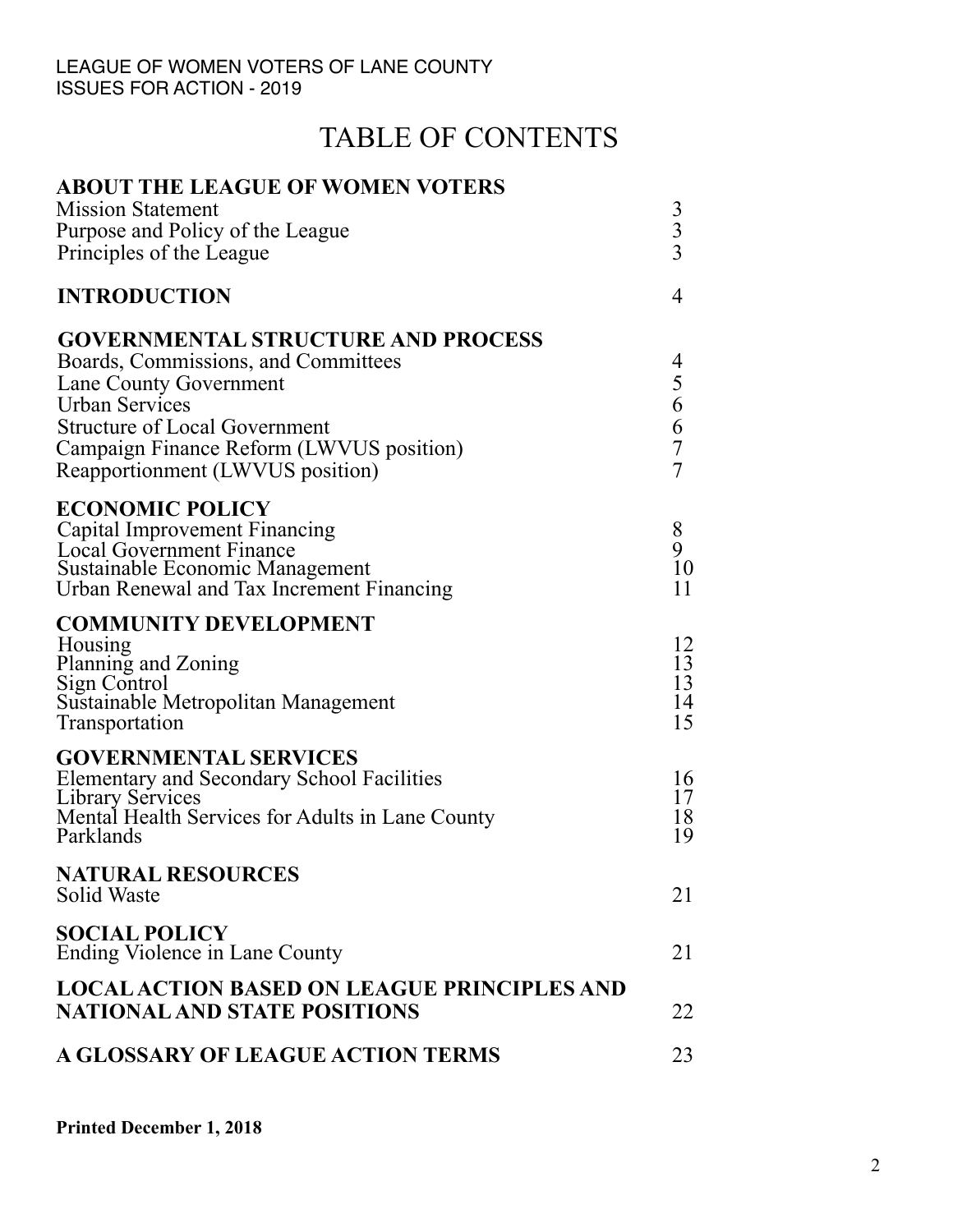# **ABOUT THE LEAGUE OF WOMEN VOTERS**

## **MISSION STATEMENT**

The League of Women Voters, a nonpartisan political organization, encourages informed and active participation of government and influences public policy through education and advocacy.

## **PURPOSE AND POLICY OF THE LEAGUE**

The purpose of the League of Women Voters is to promote political responsibility through informed and active participation of citizens in government and to act on selected governmental issues. The League shall not support or oppose any political party or any candidate.

## **PRINCIPLES OF THE LEAGUE**

The League of Women Voters believes in representative government and in the individual liberties established in the Constitution of the United States.

The League of Women Voters believes that democratic government depends upon the informed and active participation of its citizens and requires that governmental bodies protect the citizen's right to know by giving adequate notice of proposed actions, holding open meetings and making public records accessible.

The League of Women Voters believes that every citizen should be protected in the right to vote; that every person should have access to free public education that provides equal opportunity for all; and that no person or group should suffer legal, economic or administrative discrimination.

The League of Women Voters believes that efficient and economical government requires competent personnel, the clear assignment of responsibility, adequate financing, and coordination among the different agencies and levels of government.

The League of Woman Voters believes that responsible government should be responsive to the will of the people; that government should maintain an equitable and flexible system of taxation, promote the conservation and development of natural resources in the public interest, share in the solution of economic and social problems that affect the general welfare, promote a sound economy and adopt domestic policies that facilitate the solution of international problems.

The League of Women Voters believes that cooperation with other nations is essential in the search for solutions to world problems and that development of international organizations and international law is imperative in the promotion of world peace.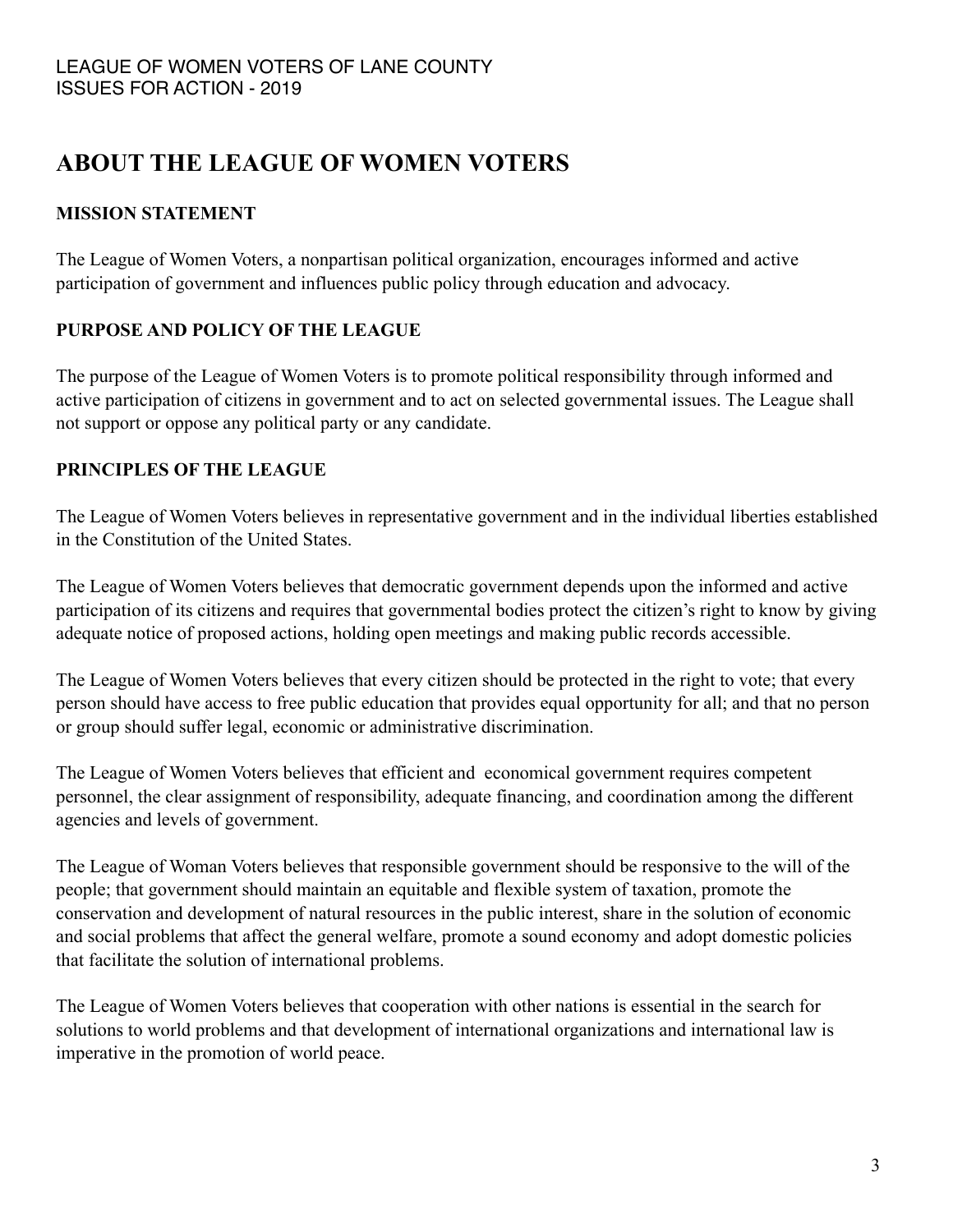# **INTRODUCTION**

This publication contains the statements of position as of January 1, 2019 of the League of Women Voters of Lane County (LWVLC) as well as summaries of action taken using specific positions in recent years. The year and method of adoption are also provided. The common notation of "concurrence 1996" generally means that the membership agreed to the editorial committee's recommendation for revised language without a new or updated study. In some cases, multiple positions were used to guide League advocacy on an issue.

Statements of position are expressions of general agreement by a substantial and representative number of members about certain governmental policies and are adopted by a League board or convention delegates after research and discussion. Action may be taken only after a position has been established and with the approval of the League board at the appropriate level. However, local Leagues may use positions reached at all three league levels – national, state and local. All League positions must be consistent with boardapproved policies, a principle applying at all levels of League functioning. For a board and an action committee, the position is the yardstick against which to measure governmental proposals. Each position affirms a basic philosophy in general terms, defines the goals desired and establishes guidelines against which proposals can be measured. Each local position is reviewed annually in program planning discussions and must be re-adopted at the local annual meetings. Local Leagues also review state positions in odd-numbered years and national positions in even-numbered years in preparation for biennial state and national conventions.

# **GOVERNMENTAL STRUCTURE AND PROCESS**

## **BOARDS, COMMISSIONS AND COMMITTEES**

Consensus 1974, Concurrence 1996

**Position:** The League of Women Voters of Lane County supports the formation of citizen advisory groups as a tool to increase citizen participation in the decision-making process of government. Citizens advisory groups will be more effective in advising public bodies and may feel that their efforts are more worthwhile if the purpose and reason for the formation of the advisory groups are as follows:

- 1. Membership should represent a variety of viewpoints in the community;
- 2. The formation of the advisory group and vacancies on it should be publicized in order to attract interested citizens.
- 3. Fixed term length for membership on the group enables citizens to understand their time commitment and allows for member turnover. A required attendance rule is desirable to insure the group a full membership of interested citizens.
- 4. Ordinarily, advisory groups should have at least five members, with the maximum number to be determined by the purpose of the group.
- 5. Orientation of advisory group members should be provided and should include the following information: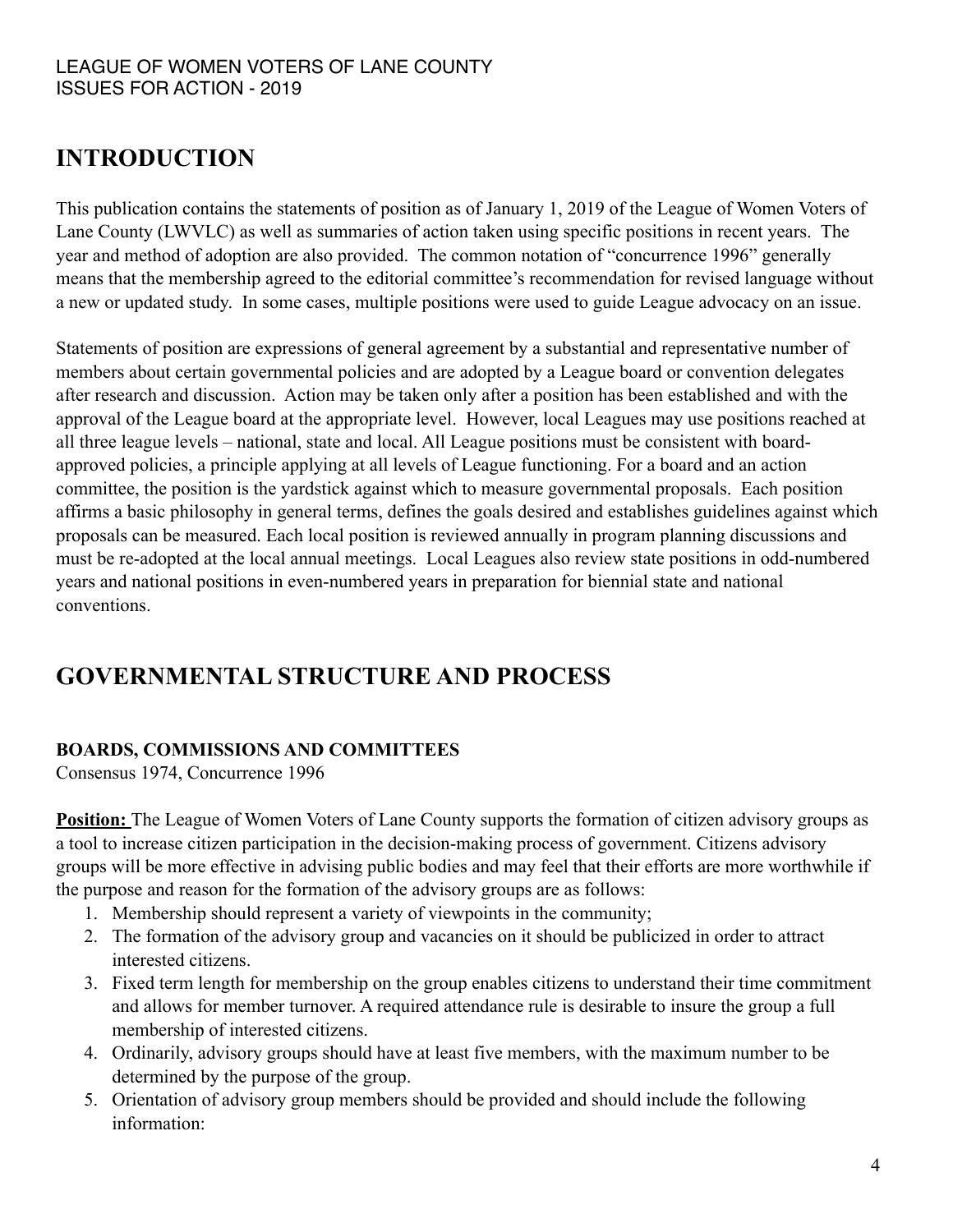- a. background information on the nature and organization of the appointing entity,
- b. the purpose of the committee,
- c. its scope and responsibility
- d. its working relationship with the staff and elected officials.

#### **Action taken using this position**

**2010** Letter to Lane County Board of Commissioners about the formation of an Area Commission on Transportation and the need for citizen representatives with three-year terms.

#### **LANE COUNTY GOVERNMENT**

Consensus 1961,1976, Concurrence 1996, Consensus 2013

**Position:** The League of Women Voters of Lane County believes that the responsibility for governing Lane County should rest with an elected Board of Commissioners. The duties of the Board should be clear and limited:

- 1. The Lane County Home Rule Charter should provide for separation of administrative and legislative authority.
- 2. The Board should be the County's legislative and policy-making body.
- 3. The Board should appoint a professional administrator, accountable to the Board, and establish the administrator's duties. Consideration should be given to an appointed assessor.

The Board of Commissioners should have five members, living in districts to assure representation of all parts of the County. Each commissioner should serve full time for a four-year term and be elected on a nonpartisan basis.

When three or more individuals compete for a single elective position, a run-off election should be held, if necessary, to ensure that the winning candidate receives at least 50% of the votes cast.

The meetings of the legislative body at which decisions are made should be public, announced in advance, and regularly scheduled. A published agenda should be provided.

#### **Action taken using this position**

- **2012** Testimony to the Lane County Board of Commissioners against placing a charter amendment on the 2012 primary ballot because there was insufficient citizen review and education. The measure would have guaranteed a specific share of revenue to three county functions.
- **2013** Letter to Lane County Board of Commissioners requesting full disclosure about the termination of the county administrator and supporting the hiring of an internal auditor who reports directly to the Board.
- **2014** Letter to Lane County Board of Commissioners about the draft strategic plan. The letter addressed the need for more specific timelines and measures of progress as well as expanded objectives and strategies.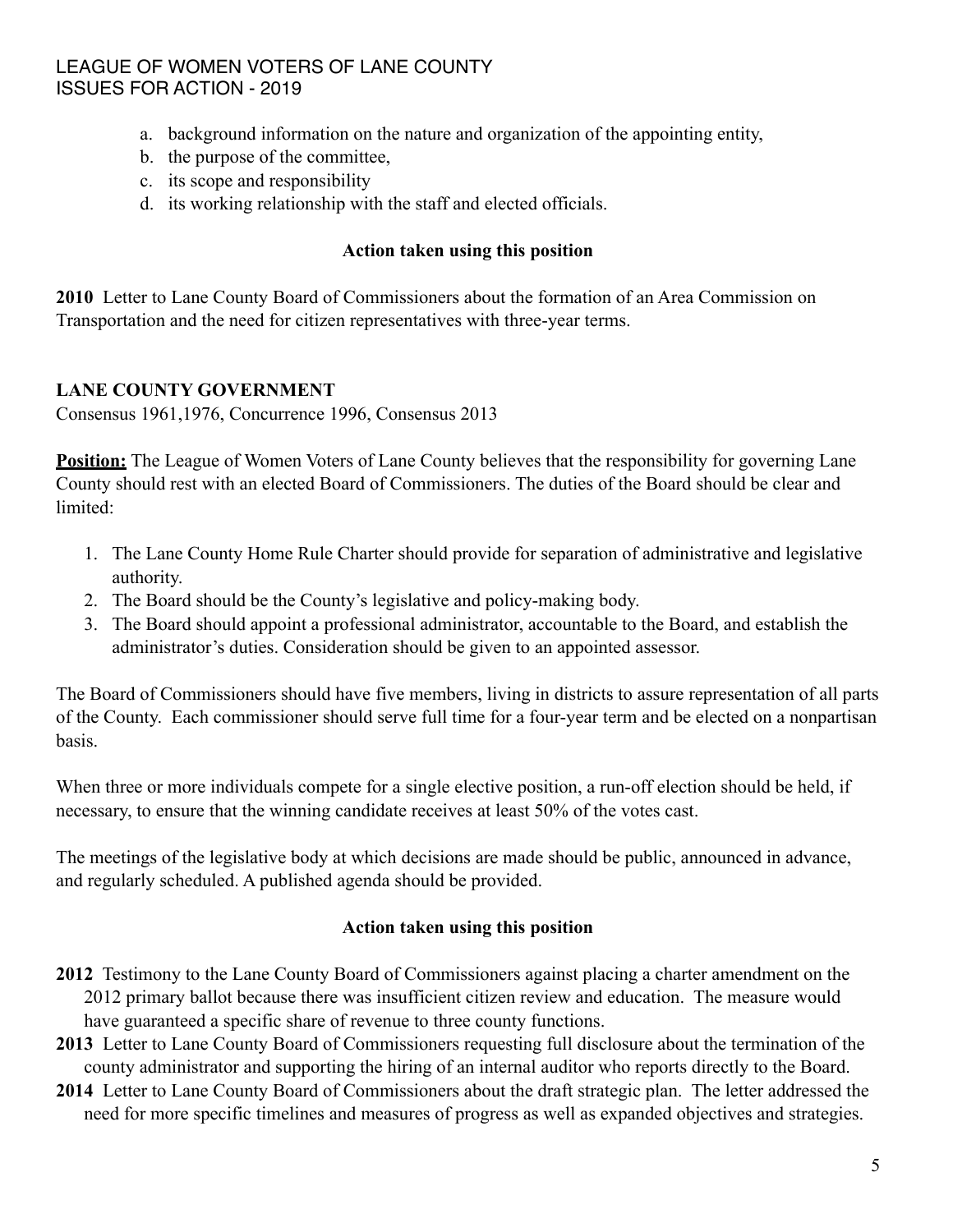#### **URBAN SERVICES**

(Formerly Metropolitan Government) Consensus 1969. 1977, Concurrence 1996, 2006

**Position**: The League of Women Voters of Lane County believes that because urban areas require more governmental services than do rural areas, site-specific urban growth boundaries must be delineated. Eugene, Springfield and other cities of Lane County also need a systematic method of reviewing and adjusting such boundaries when necessary.

Urban services, such as sanitary sewer and water systems, should not be provided to areas outside the urban growth boundary. In areas that have been allowed to develop to urban density outside existing city limits, services ordinarily should be provided only after annexation to the nearest city. These services must be provided in urban areas and should be furnished, in priority order by:

Annexation to the nearest city, Formation of county service district, or Formation of a special district.

The League also supports the provision of emergency and public safety services, libraries, parks, and other services in the urban areas. In evaluating the type of entity to provide these services, the criteria in the LWVLC Structure of Local Government position should be considered.

The Urban-Service Boundary for the Eugene-Springfield metro area should be the one designated by the Eugene-Springfield Metropolitan Area Comprehensive Plan.

#### **Action taken using this position**

- **2012** Letters to Creswell and Cottage Grove newspapers in support of a five-year local option levy for the South Lane County Fire and Rescue District.
- **2012** Letter to the editor supporting a City of Springfield five-year renewal of a local option levy for city jail operation and police services.
- **2015** Letter to Cottage Grove newspaper in support of a bond measure for equipment for the South Lane County Fire and Rescue District.

#### **STRUCTURE OF LOCAL GOVERNMENT**

Concurrence 1992, Concurrence 1996

**Position:** The League of Women Voters of Lane County believes that any government structure that provides urban services should be evaluated by these criteria:

1. Adequacy of Services. Services should meet the needs and protect the health and safety of those being served at a reasonable cost.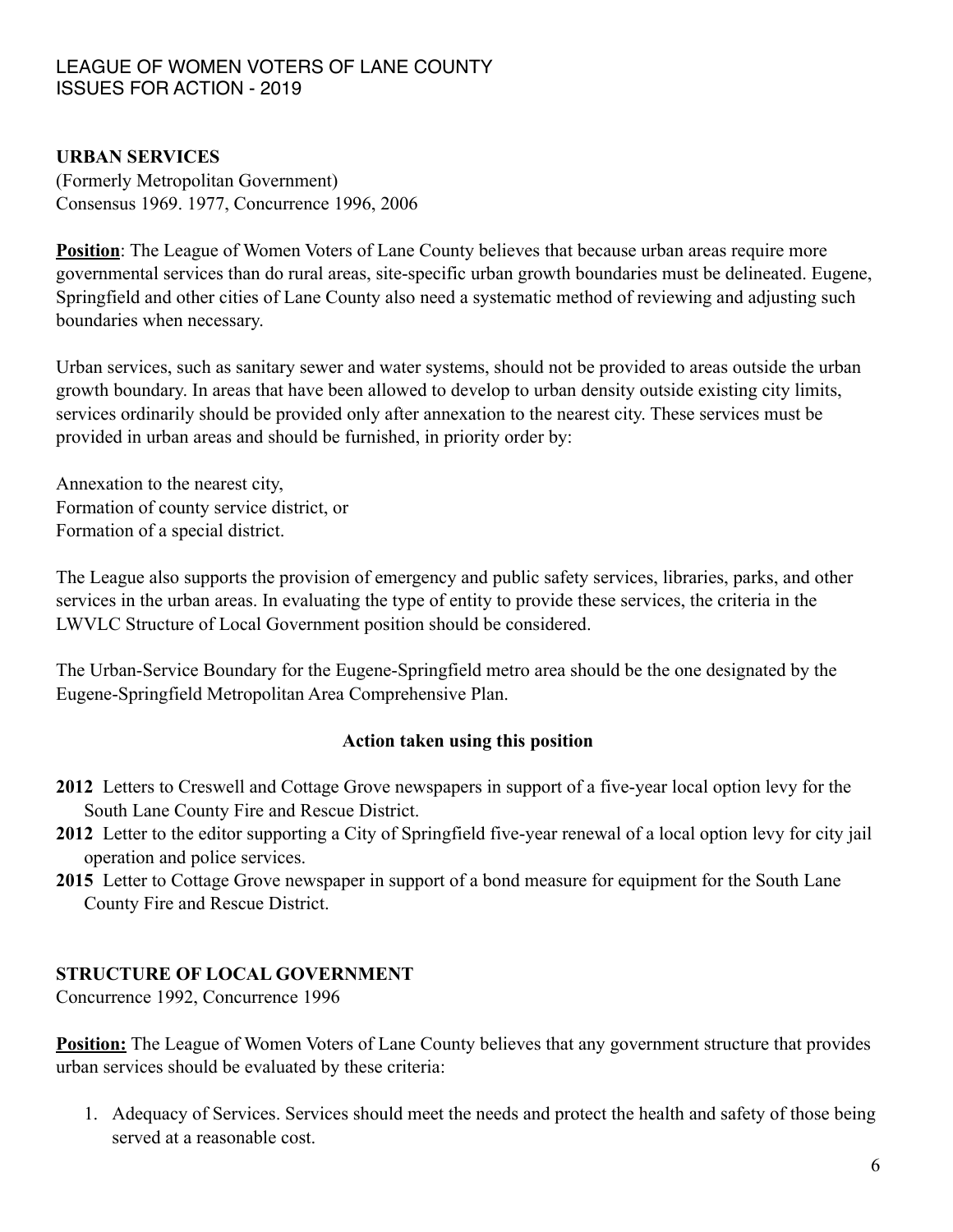- 2. Organizational Simplicity. The plan should provide easily understood local governmental structure, fix responsibility for particular tasks and resolve conflicting interests.
- 3. Flexibility. The plan should be broad enough in scope and authority to allow adjustments for future growth and changing social needs.
- 4. Citizen Participation. Realistic opportunities for citizen involvement should be provided.
- 5. Equitable Cost-Benefit Relationship. The cost should be fairly distributed according to benefits received and with consideration of ability to pay.
- 6. Political Feasibility. The plan should follow legislative mandates and be acceptable to the electorate.
- 7. Legal and Administrative Authority. The governmental unit should have authority to enforce its decisions and carry out its assigned duties.
- 8. Effectiveness of Governance. The decision-making body should be organized to plan for urban services and to ensure that those plans are implemented.
- 9. Economy of Administration. The unit of government should be large enough to be economically viable.
- 10. Intergovernmental Cooperation. Governmental bodies should avoid overlap and duplication by working together to provide services and coordinate activities which are more effectively and efficiently done jointly.

## A**ction taken using this position**

**2006** Supported City of Eugene measure establishing an independent Citizens Police Commission. **2015** Testimony to Lane County Commissioners in support of a vehicle registration fee for road maintenance with provisions for an oversight committee, a required annual audit, and identification of projects. Publication of an op ed piece in *The Register-Guard* urging voter approval of the vehicle registration fee.

## **CAMPAIGN FINANCE REFORM**

The League of Women Voters of Lane County (LWVLC) uses the League of Women Voters of the United States (LWVUS) position on Campaign Finance Reform which speaks to a level playing field for all candidates with regard to contribution and spending limits, public funding and the elimination of soft money and issue ads.

#### **Local Action taken using this LWVUS position**

**2001** Letter to City Council requesting adding Campaign Finance Reform to Charter Revision committee**. 2002** Supported Council actions to place contribution limits on Council races when the General Election contest has more than one candidate.

## **REAPPORTIONMENT**

The LWVLC uses the LWVUS position on redistricting which calls for equal population among districts using a narrow deviation formula; using existing and natural geographic boundaries; recognizing communities of interest; contiguity. These are based on the U.S. Supreme Court rulings.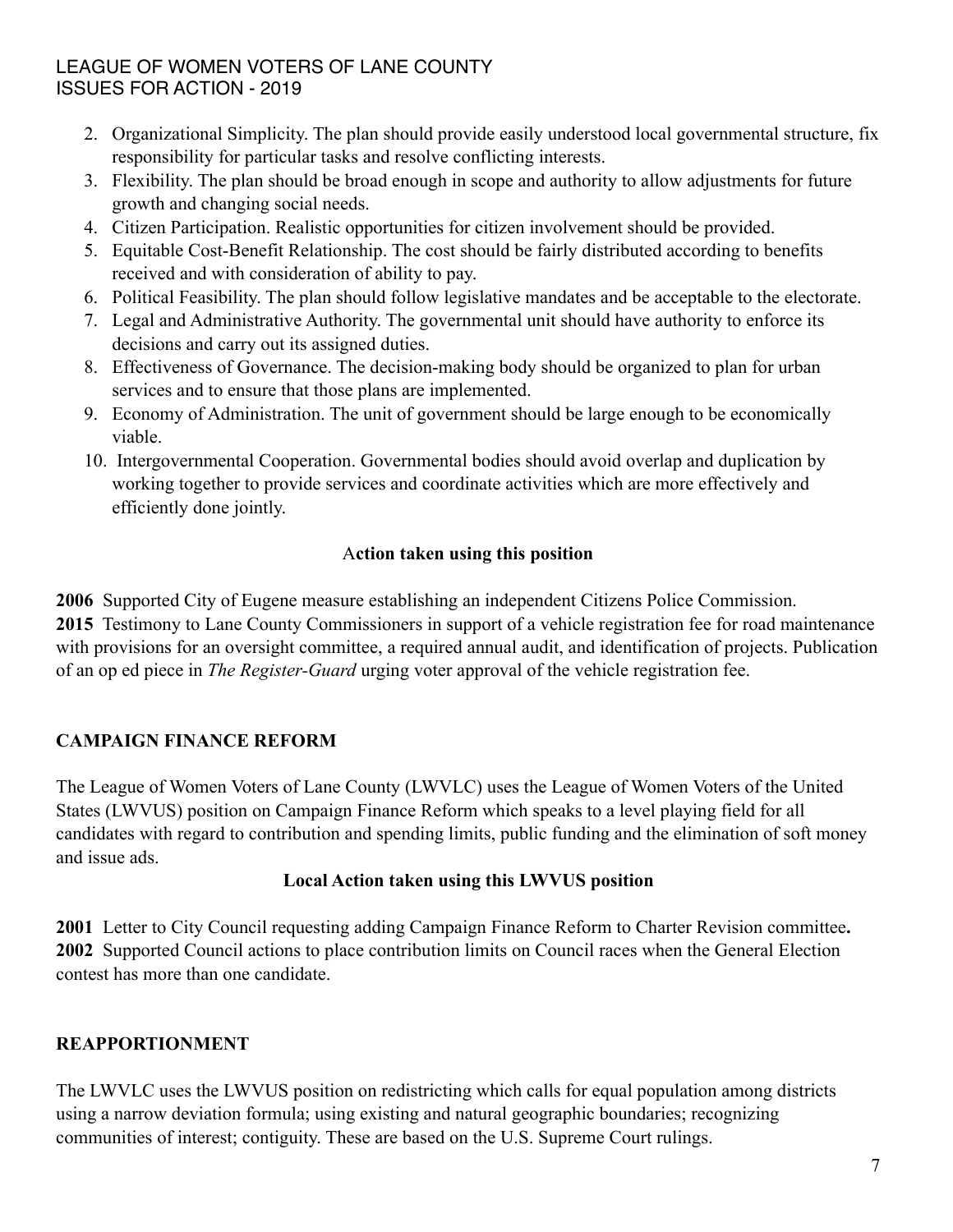#### **Local Action taken using this LWVUS position**

- **2001** Request to Board of Commissioners that they apply U.S. Supreme Court and Oregon criteria for redistricting county commissioners districts.
- **2001** Meeting with Eugene mayor. Testimony and letter comments regarding the plans for redistricting the Eugene city wards, with emphasis on the League's criteria.
- **2011** Testimony to Eugene City Council on criteria that should be used in redrawing the ward boundaries using the 2010 census figures. Later testimony that the two final options both met League criteria.

**2011** Testimony to Lane County Board of Commissioners regarding the redrawing of the Commissioner districts in response to the 2010 census. The League expressed support for the proposed scenarios that met League criteria and opposition to those that did not and commented on the lack of sufficient public input opportunities.

# **ECONOMIC POLICY**

## **CAPITAL IMPROVEMENT FINANCING**

Consensus 1983, Concurrence 1996

**Position:** The League of Women Voters of Lane County believes that revenue sources for public capital improvements should be evaluated in terms of equity, adequacy, ease of administration, feasibility and the benefits received. Equity is the most important of these factors.

Ease and cost of administration are the most important considerations in determining which level of government should levy and collect funds for capital improvement.

Among the alternatives to property tax, the League prefers user fees for funding capital improvements; however, it recognizes that user fees cannot support all government services. A local sales or income tax should be used only when it can be administered jointly with a state sales or income tax.

Local governments should strongly emphasize the maintenance of capital improvements. Long-term maintenance costs should be considered when capital improvements are planned and built and provided for in general fund budget.

The League believes user fees, but not general sales and income taxes, may appropriately be designated for maintenance costs.

#### **Action taken using this position**

- **2012** Letter to editor in support of the renewal of a City of Eugene bond measure for road maintenance.
- **2015** Letter to Cottage Grove newspaper in support of a bond measure for equipment for the South Lane County Fire and Rescue District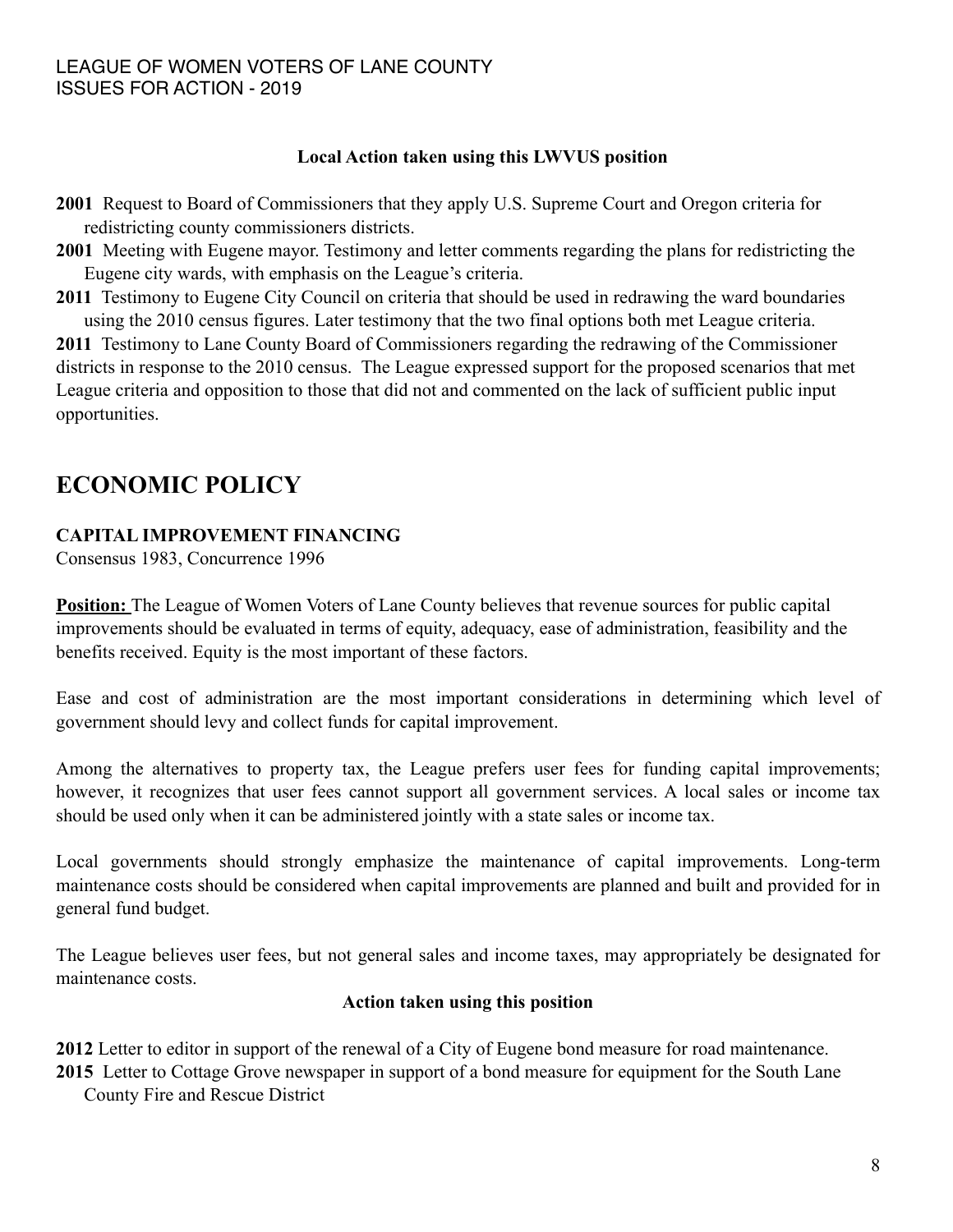**2015** Testimony to Lane County Commissioners in support of a vehicle registration fee for road maintenance with provisions for an oversight committee, a required annual audit, and identification of projects. Publication of an op ed piece in *The Register-Guard* urging voter approval of the vehicle registration fee.

**2016** Testimony to the Oregon Legislative Joint Interim Committee on Transportation, Preservation and Modernization in support of increased funding for transit and rail service as well as for improved safety and access for pedestrians, bicycles, and users of mobility devices.

**2017** Voiced support for the renewal of the City of Eugene bond measure for road maintenance and bike and pedestrian improvements by purchasing a statement in the city's voters' pamphlet and submitting letters to the editor to Eugene newspapers.

# **LOCAL GOVERNMENT FINANCE**

(Formerly Lane County Finance) Consensus March 2000, Concurrence 2006

**Position:** The League of Women Voters of Lane County believes that the following governmental principles apply to finances of all local governments: county, city and special district.

Democratic government depends upon the informed and active participation of its citizens. Governmental bodies should protect the citizen's right to know by giving adequate notice of proposed actions, holding open meetings, and making public records accessible. Local governments must be responsive to the will of the people.

The League believes that efficient and economical government requires competent personnel, the clear assignment of responsibility, adequate financing, and coordination among the different government agencies serving Lane County.

Consolidation and coordination of services should be pursued when substantive analysis demonstrates it will eliminate overlap of responsibilities and improve employee efficiency and cost savings. Contracting for services should be approached cautiously. A cost-benefit analysis should demonstrate savings and assure fair benefits and working conditions for both local government and contracted employees.

If cuts are necessary, preference should be based on established priority of services so that least essential services are reduced or eliminated first. There should not be across-the-board decreases. If additional funding is available, decisions should be based on established priorities.

The League believes that local governments should maintain an equitable, adequate, stable, and flexible system of taxation that is understandable and easy to administer. The local tax system should recognize the individual's responsibility for government services by providing a broad sharing of the tax burden. The tax system should be based on the ability to pay but may apply a benefits-received principle wherever reasonable. User fees may be appropriate for specific services, but consideration should be given to sliding scales and the cost of collection before such fees are imposed.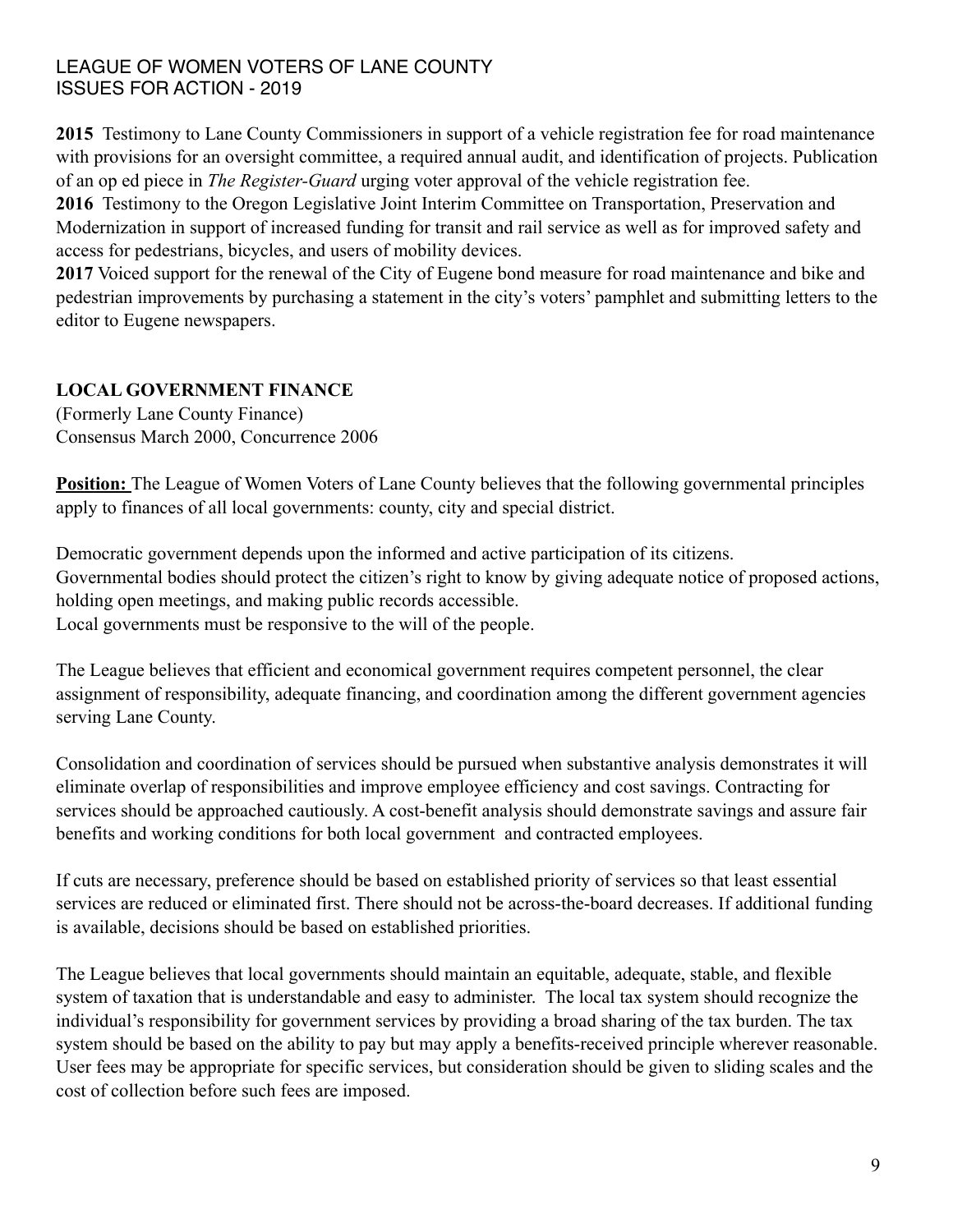Systems development charges are an appropriate way to recover the cost of growth, but exemptions for lowincome housing should be provided.

Ballot measures proposing new or additional taxes are most likely to succeed when providing for specific services and scheduled for general elections.

#### **Action taken using this position**

- **2012** Testimony to Lane County Board Budget Committee in support of shifting resources to public safety services including the medical examiner and rural deputies.
- **2012** Letters to the Creswell and Cottage Grove newspapers in support of a five year local option levy for the South Lane County Fire and Rescue District.
- **2012** Letter to the editor supporting a City of Springfield five-year renewal of a local option levy for city jail operation and police services.
- **2013** Various activities in support of a Lane County five-year local option levy for jail beds and youth services including an op ed article and purchasing a statement in the local voters' pamphlet.
- **2013** Letter to the Eugene City Council encouraging them to use a robust public process to examine the city's continuing budget shortfalls.
- **2014** Testimony to Eugene Budget Committee in January opposing cuts to library services and parks maintenance. Testimony to Eugene City Council in June commending the budget process and supporting the recommended 2014-15 budget which retained funding for library branches for one year and for social services.
- **2014** Testimony to the Lane County Board of Commissioners supporting the recommended 2014-15 budget that retained the level of services and urging development of a 10-year plan to fund a balanced public safety system.
- **2014** Letter to the editor supporting renewal of the Eugene School District 4J five-year local option levy.
- **2016** Letters to the editor in support of the Lane County local option levy to support extension services.

#### **SUSTAINABLE ECONOMIC MANAGEMENT**

Concurrence 1998

**Position**: The League of Women Voters of Lane County recognizes the importance of a strong and vital economic base in Lane County. The League advocates

- 1. Periodic review of public processes to assure a respectful and informed level of civic discourse in pursuit of community goals
- 2. Community involvement in establishing criteria for governmental assistance to economic development.

In order to maintain and strengthen the local economy, the League supports the following:

1. Diversification of the economic base of the county;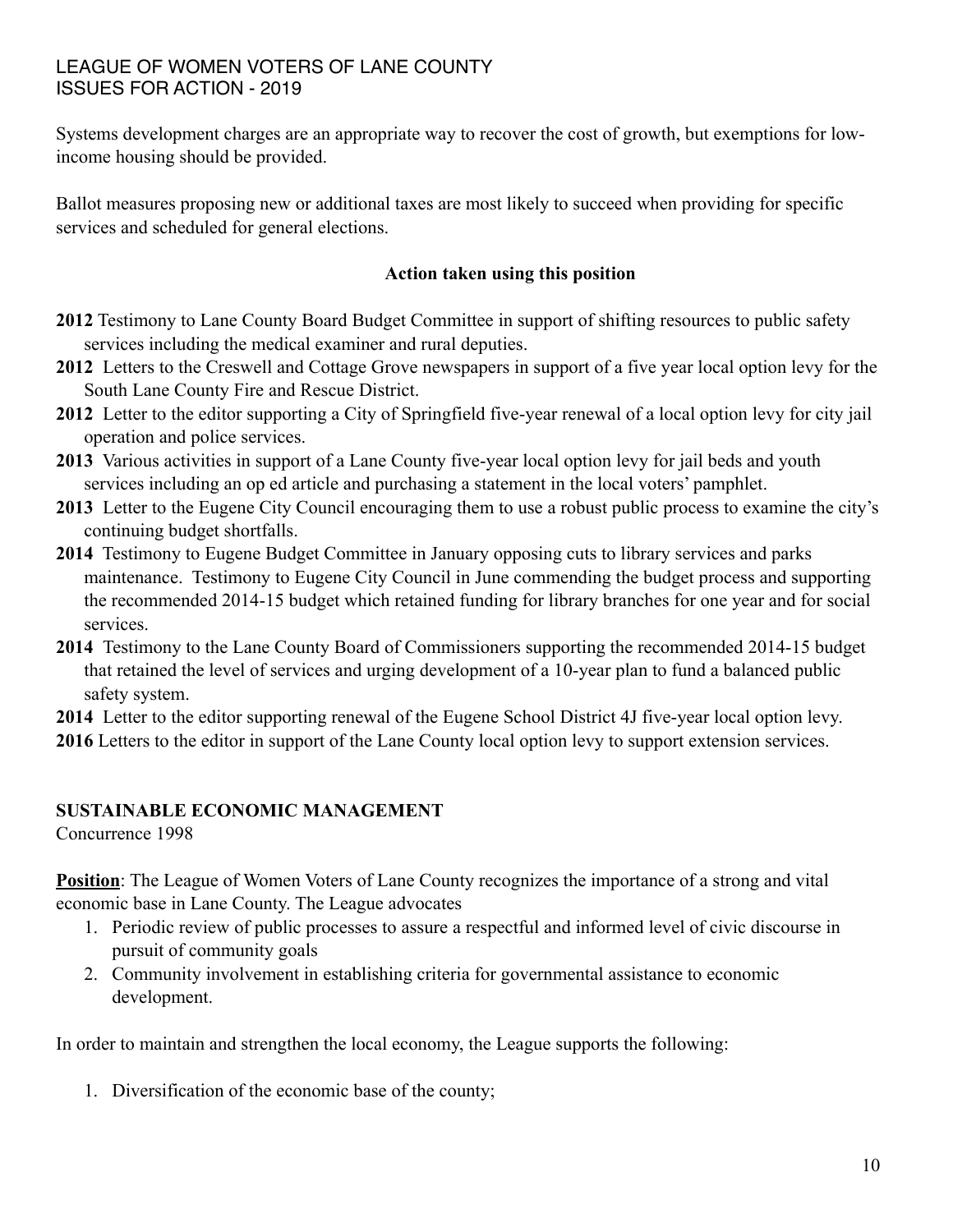- 2. Establishment of standards of community sustainability for programs which assist existing business/ industry in expansion and development and which will enhance sustainability of Lane County communities;
- 3. Monitoring and enforcement of air, water, and soil-protection standards;
- 4. Promoting maximum recycling and reuse of materials and minimum consumption of energy and material goods;
- 5. Systematic land-use planning, recognizing the need for an amendment process which allows for changing circumstances without erosion of existing standards.
- 6. County-wide coordination of economic development with special attention to the development of family-wage jobs and local, non-polluting enterprises. Governmental assistance might include capital improvement programs, tax incentives, and training and retraining programs which enhance employment opportunities.

#### **Action taken using this position**

**2012** Testimony to the Lane County Board of Commissioners against a proposal for the county to exert sole jurisdictional control over land within the metro plan boundary but outside the cities' urban growth boundaries. Our concern was for adequate water resource protection.

#### **URBAN RENEWAL AND TAX INCREMENT FINANCING**

Consensus 1991, Concurrence, 1996, Review and wording update 2011

**Position:** The League of Women Voters of Lane County believes that there should be a public vote on the creation of a new urban renewal district and on expanding an existing district. Not every project in an urban renewal district should be referred to the voters, but there should be a vote on projects which the city council determines will have a major impact on the community.

The League supports tax increment financing (TIF) as one means of funding public urban renewal projects such as downtown projects, parking, wetlands, low-cost housing, library, and a transit station if they are of public benefit. In general, the League could also support TIF for private projects if they are of public benefit.

#### **Action taken using this position**

- **2010** Testimony to Eugene City Council in support of amending the Downtown Urban Renewal District plan to expand the boundary and increase maximum indebtedness.
- **2016** Testimony to the Eugene City Council about amending the Downtown Urban Renewal plan expressing support for the revenue tool but concern about again extending the life of the district, the large dollar expansion, and the lack of specific details for proposed projects.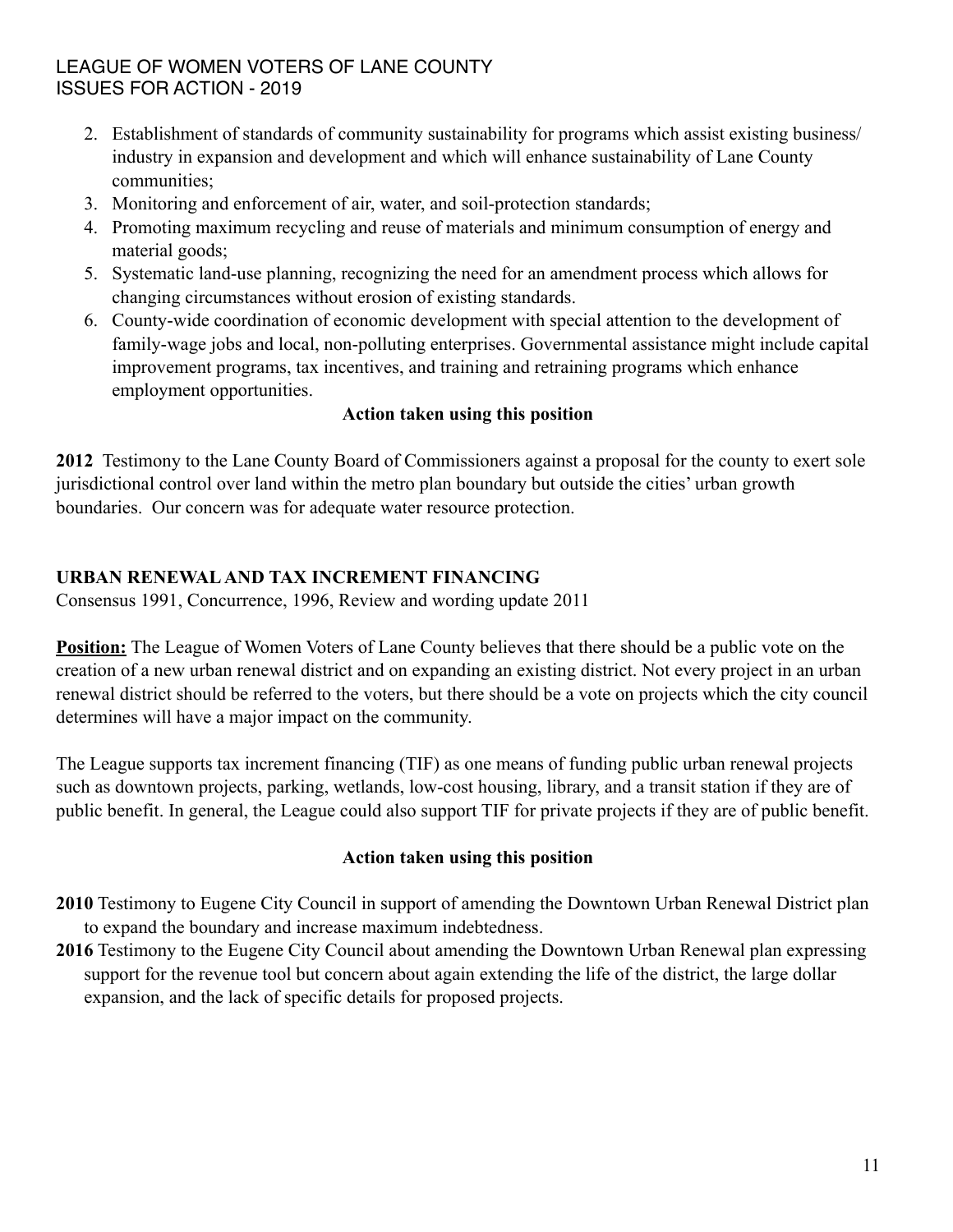# **COMMUNITY DEVELOPMENT**

#### **HOUSING**

Consensus 1978, 1991

**Position:** The League of Women Voters of Lane County supports a mix of housing types in all neighborhoods. The League urges that new areas be developed with housing of varying prices and styles and that developers of large new subdivisions be encouraged to include low and moderate cost housing.

The League supports multiple-family housing (duplexes, four-plexes, condominiums, quads or apartment buildings) in all areas if height, total size, landscaping, and open space are regulated adequately. If adequate provisions are made for traffic, schools, and other public facilities, multiple-family housing can be compatible with single-family homes. Mobile home subdivisions are acceptable in residential areas but not mobile homes on individual lots. Manufactured housing is acceptable in residential areas within specific guidelines.

The League supports provisions to achieve greater density within the metropolitan area and to maintain the urban service area boundary. Smaller lot sizes, panhandle lots, zero lot lines, and planned unit developments (PUDs) are supported, especially in new areas.

Careful planning, high constructions standards, and the development of design restrictions should be encouraged to allow the economical use of land while still preserving such amenities as privacy and quiet.

The League supports governmental subsidies to aid the building of new low income housing and for renovation of existing homes. Tax incentives, such as reduced local property taxes for a specific period, should be used to encourage the building and maintenance of multi-family housing.

The League supports financial programs such as delayed down payments, variable interest rates, and variable payment schedules to make home ownership more accessible to middle income people. We also favor state-financed loans with favorable interest rates similar to the present veterans loan program.

Finally, the League believes that tax revenues should not be used to provide services which encourage extension of the city. New areas should pay their own costs.

#### **Action taken using this position**

**2011** Testimony to Eugene City Council in support of the Envision Eugene community outreach process and the draft conceptual framework found in the seven pillars.

**2012** Testimony to the Eugene City Council in support of the Envision Eugene recommendation for a housing split for new dwellings of 55% single family homes and 45% multi-family homes and expansion of the urban growth boundary for jobs and single family housing.

**2014** Testimony to the Eugene City Council supporting the Multi-Unit Property Tax Exemption (MUPTE) program and the changes proposed to its operation.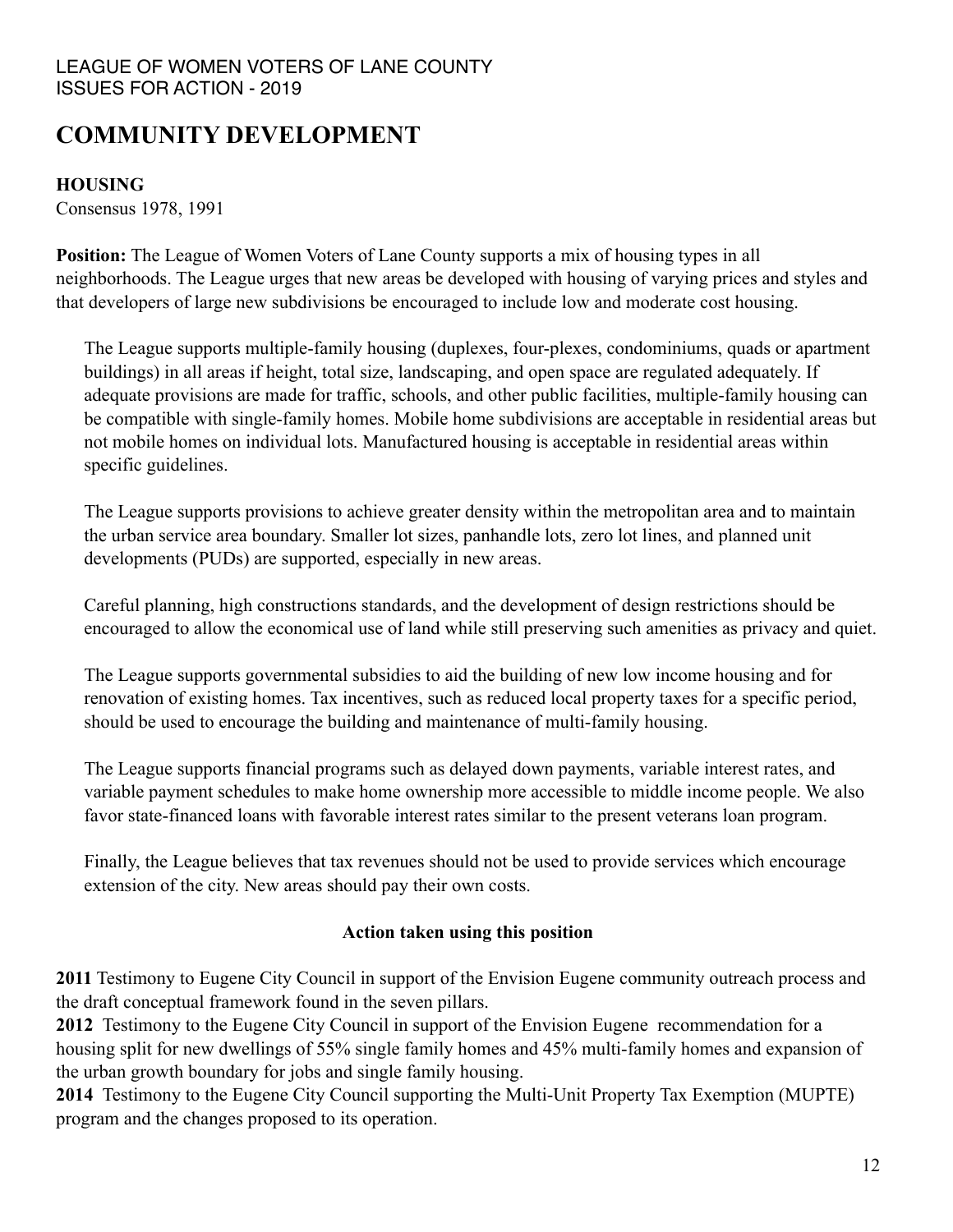**2015** Testimony to Eugene City Council in support of latest recommendations for urban growth boundary expansion for jobs, parks, schools, and housing. Letter to Council urging completion of the Envision Eugene planning effort using the "hybrid option" based on already completed analysis and outreach in order to not unreasonably prolong the process and after adoption to proceed with accelerated monitoring and planning for urban reserves.

**2016** Testimony to the Eugene City Council supporting the proposed strategies to accommodate needed multifamily housing within the existing urban growth boundary.

#### **PLANNING AND ZONING**

Consensus in 1963, 1989

**Position:** The League of Women Voters of Lane County supports the principles of planning and zoning, believing a unified planning approach to our metropolitan area is essential.

The League supports the concept of councils of governments. The Lane Council of Governments will be most effective when it meets the following criteria:

- 1. Adequate financial support;
- 2. Broad representation of local government subdivisions;
- 3. Public support and understanding, encouraged by education.

The League favors coordination of city and county zoning ordinances and notifications by mail of affected property owners when there is an impending hearing on rezoning or variance petition.

The League believes that a zoning ordinance should possess these features:

- 1. Provision for zoning districts based on present conditions and directed at guiding growth in accordance with future land use plans:;
- 2. Flexibility to adjust to changing conditions, while retaining the essential quality of stabilizing land use plans;
- 3. Emphasis on positive statements of objectives rather than on negative statements of prohibitions;
- 4. The recognition that all of the various uses outlined and arranged on the zoning map have a vital place in the economy of the community. Each has its own particular characteristics and requirements. Zoning has heretofore been considered in terms of higher and lower uses. A change of directions to thinking in terms of mutual compatibility of land use is desirable.

#### **SIGN CONTROL**

Consensus 1967,1989, Concurrence 1996

**Position:** The League of Women Voters of Lane County supports a sign ordinance which provides safety, suitable controls, and public participation. Such a sign ordinance:

- 1. Requires that signs conform to the Uniform Building Code of Oregon.
- 2. Specifies control for all types of signs in all urban areas:
	- a. limits their purpose to identification and information.
	- b. considers esthetics.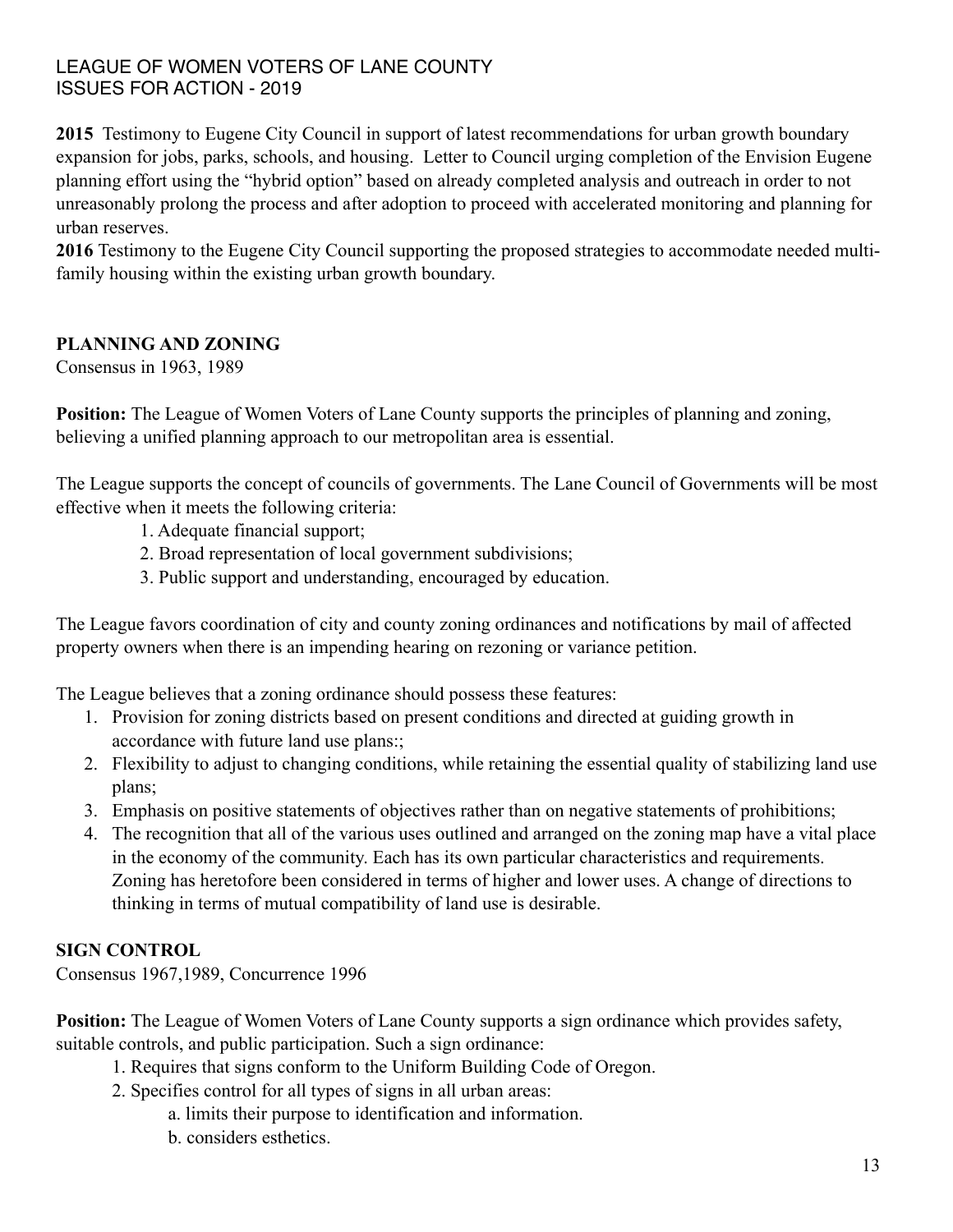c. limits projection of signs over any property and prohibits signs projecting over public property on the Eugene Mall.

d. limits sizes: limits flat wall signs to less than 30% of the building envelope.

e. prohibits signs which flash, blink, or rotate.

g. prohibits billboard brand-name product advertising.

3. Requires city-sponsored directory signs-both for downtown pedestrians and travelers entering the city.

4. Maintains a stringent code for newly developed or redeveloped areas.

5. Encourages adjoining governmental bodies to adopt comparable sign ordinances.

6. Supports the appointment of lay members to a Board of Appeals to rule on variances and enforcement. Members shall not be associated with sign industry.

#### **SUSTAINABLE METROPOLITAN MANAGEMENT**

Concurrence 1998

**Position:** The League of Women Voters of Lane County accepts the principle of sustainable development, which means development that meets the needs of the present without compromising the ability of future generations to meet their own needs. To further this goal the LWVLC supports an inter-jurisdictional planning authority with comprehensive citizen participation that supports and coordinates sustainable development and considers the impact of growth decisions on adjacent areas over the long term. Costs as well as benefits of growth should be considered. We support inter-jurisdictional cooperation which provides services and protects the environment, including natural resources and land. We believe that awareness of and education about growth and population issues are essential to the process of metropolitan development.

In matters pertaining to metropolitan development, the League supports the following:

1. Retention of present urban growth and service boundaries so long as there is land in incorporated cities not yet developed or set aside for particular purposes;

2. Increased density within the urban service boundary, thus preserving outlying resource land and allowing more efficient and sequential use of public services;

3. Economic growth management through careful industrial zoning, systems development charges sufficient to cover costs of growth, and use of the existing labor force when expanding economic activities.

4. Nodal development within the urban growth boundary: compact growth, a mix of housing types (including low-income housing), with convenient services, businesses, parks, and open spaces in or near all neighborhoods;

5. Development of land-use patterns which discourage pollution and encourage area livability, including preferential treatment for local, non-polluting enterprises;

6.Development of adequate public and alternative modes of transportation to reduce dependence on automobiles;

7. Establishment of benchmarks to measure progress toward sustainability and livability, with attention to jobs, population growth and movement, use of renewable resources, and environmental quality.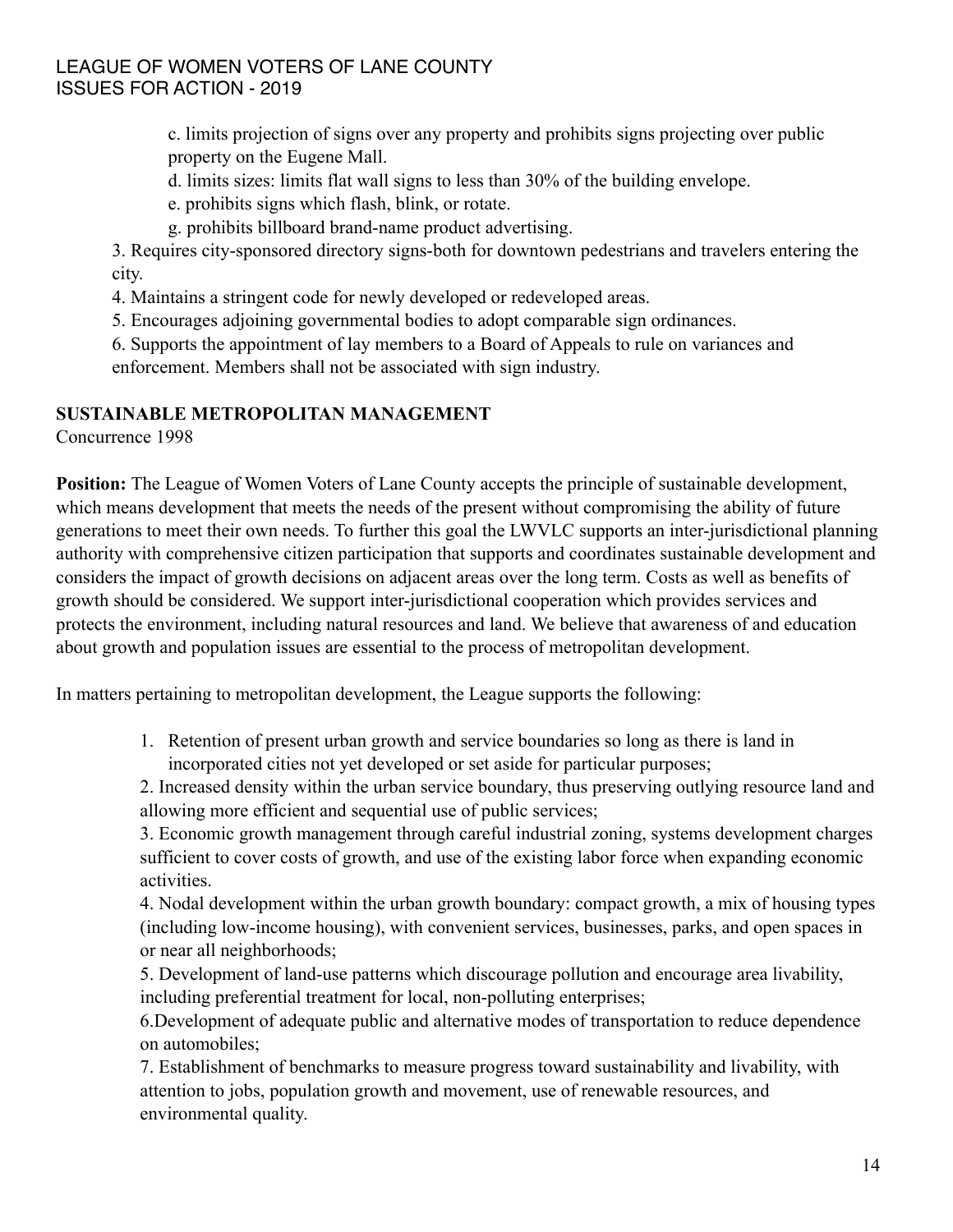#### **Action taken using this position**

**2008** Testimony before the Eugene Planning Commission in support of a zone change for property owned by Goodpasture Partners LLC. Zone change approved.

**2010** Letter to Lane County Board of Commissioners about the formation of an Area Commission on Transportation and the need for citizen representatives with three-year terms.

**2011** Testimony to the Eugene City Council, Lane Transit District, Metropolitan Policy Committee in support of the West Eugene EmX, specifically the West 13th to West 11th routing.

**2011** Action alert for members to contact the Eugene City Council in support of the West Eugene EmX. **2011** Testimony to Eugene City Council in support of the Envision Eugene community outreach process and the draft conceptual framework found in the seven pillars.

**2012** Testimony to the Lane County Board of Commissioners against a proposal for the county to exert sole jurisdictional control over land within the metro plan boundary but outside the cities' urban growth boundaries. Our concern was for adequate water resource protection.

**2012** Testimony to the Eugene City Council in support of the Envision Eugene recommendation for a housing split for new dwellings of 55% single family homes and 45% multi-family homes and expansion of the urban growth boundary for jobs and single family housing.

**2012** Letter to Lane Transit District and Eugene City Council regarding the environmental assessment for the West Eugene EmX and urging the Federal Transit Administration to issue a Finding of No Significant Impact for the locally preferred alternative.

**2015** Testimony to Eugene City Council in support of latest recommendations for urban growth boundary expansion for jobs, parks, schools, and housing. Letter to Council urging completion of the Envision Eugene planning effort using the "hybrid option" based on already completed analysis and outreach in order to not unreasonably prolong the process and after adoption to proceed with accelerated monitoring and planning for urban reserves.

**2016** Letters to Oregon legislative committees urging the Legislature to confirm that cities, including Eugene and Springfield, may complete their review of urban growth boundaries using the rules in effect when the review was begun.

**2016** Testimony to the Eugene City Council supporting the proposed strategies to accommodate needed multifamily housing within the existing urban growth boundary.

**2016** Testimony to Springfield City Council, Lane County Planning Commission, and Lane County Board of Commissioners regarding concerns raised in public comments.

**2017** Testimony to the Eugene Planning Commission, Eugene City Council, and Lane County Board of Commissioners urging adoption of the two ordinances comprising the final Envision Eugene comprehensive plan.

#### **TRANSPORTATION**

Consensus 1966, 1980, 1983, 1993, Revised 1996, 2005

**Position:** The League of Women Voters of Lane County believes that improved transportation in Lane County is dependent upon comprehensive long-range planning. A broad and imaginative plan should encompass many factors. Such a plan should consider the following: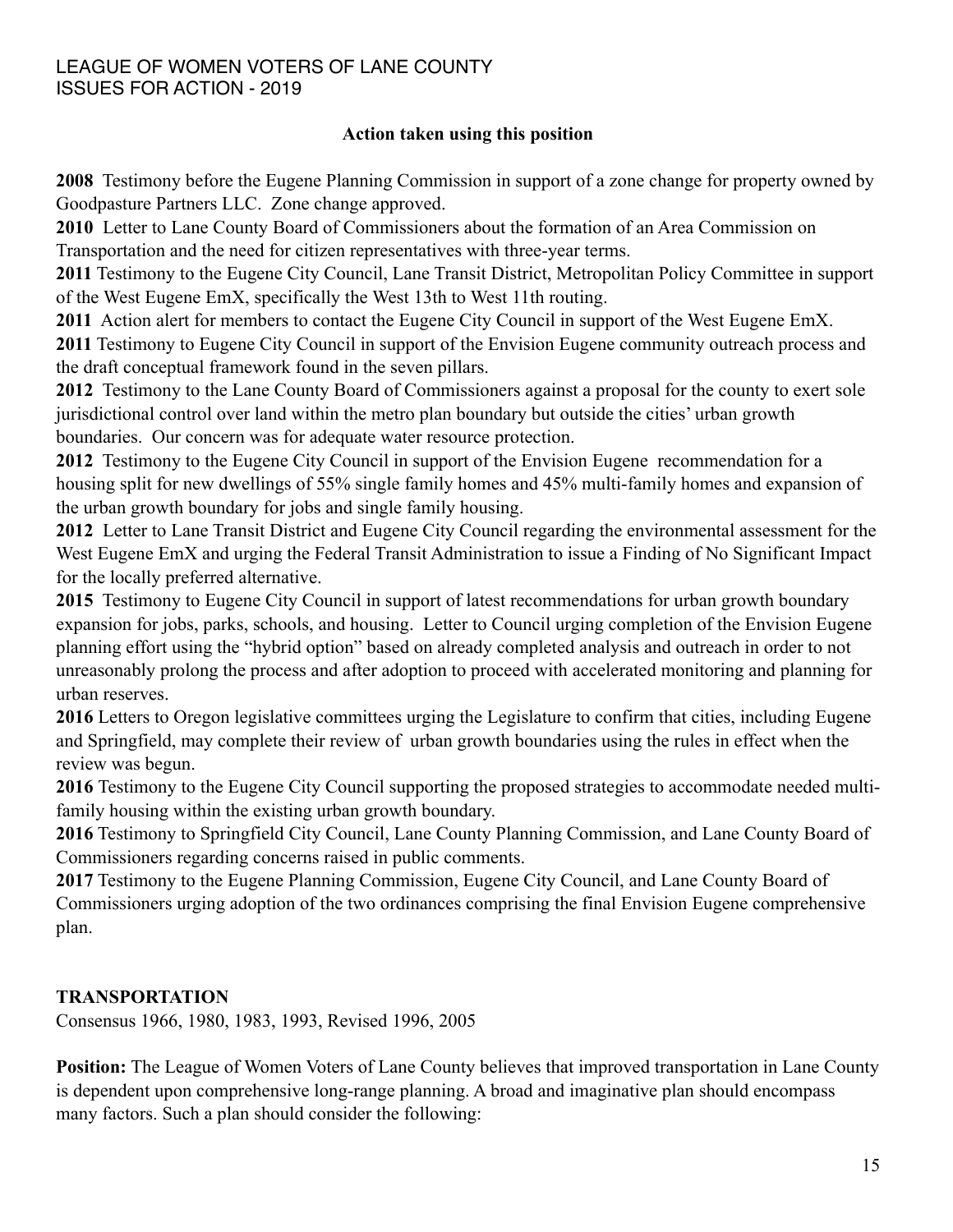- 1. Public transportation is essential. The League favors public financial support to the degree necessary to retain and improve services;
- 2. Parking facilities should be considered in relation to total planning;
- 3. A downtown plan for the most efficient use of land in the core area is needed.
- 4. All possible methods and combinations of methods of financing should be explored.

#### **Actions taken using this position**

**2010** Letter to Lane County Board of Commissioners about the formation of an Area Commission on Transportation and the need for citizen representatives with three-year terms.

**2011** Testimony to the Eugene City Council, Lane Transit District, Metropolitan Policy Committee in support of the West Eugene EmX, specifically the West 13th to West 11th routing.

**2011** Action alert for members to contact the Eugene City Council in support of the West Eugene EmX.

**2012** Letter to Lane Transit District and Eugene City Council regarding the environmental assessment for the West Eugene EmX and urging the Federal Transit Administration to issue a Finding of No Significant Impact for the locally preferred alternative.

**2015** Testimony to Eugene City Council in support of Moving Ahead initiative with Lane Transit District to study five potential new EmX or enhanced corridors.

**2016** Testimony to Eugene City Council and Lane Transit District Board on Moving Ahead regarding specific details for the five potential corridors.

# **GOVERNMENTAL SERVICES**

## **ELEMENTARY AND SECONDARY SCHOOL FACILITIES**

Concurrence 2003

**Position:** The League of Women Voters of Lane County believes the condition of elementary and secondary education school facilities is important to the efficiency and effectiveness of the educational program, the quality of the students' experience, and the security of students, staff and teachers. Many issues need to be considered in the decision to close, renovate, or build a school. Proposals may be evaluated using criteria including (but not limited to) the following list: Public Process, Current Status, Alternatives, Function, Cost, Student/Community Impact, Long-term Needs, and Land Use. Public input is essential. The weight and significance of the other criteria will vary depending on the needs of each district.

Criteria:

Public Process. Has the public had adequate opportunity to understand and discuss the pros and cons of the alternatives? Have public opinions been heard by district policy makers?

Current Status. How is the current building used? Does the current building have historical significance in the community? What is the age and current physical condition of the existing building?

Alternatives. Could the cost of renovation/new construction be avoided by changing district boundaries or considering alternatives? Have neighboring districts been included in a discussion of possible alternatives?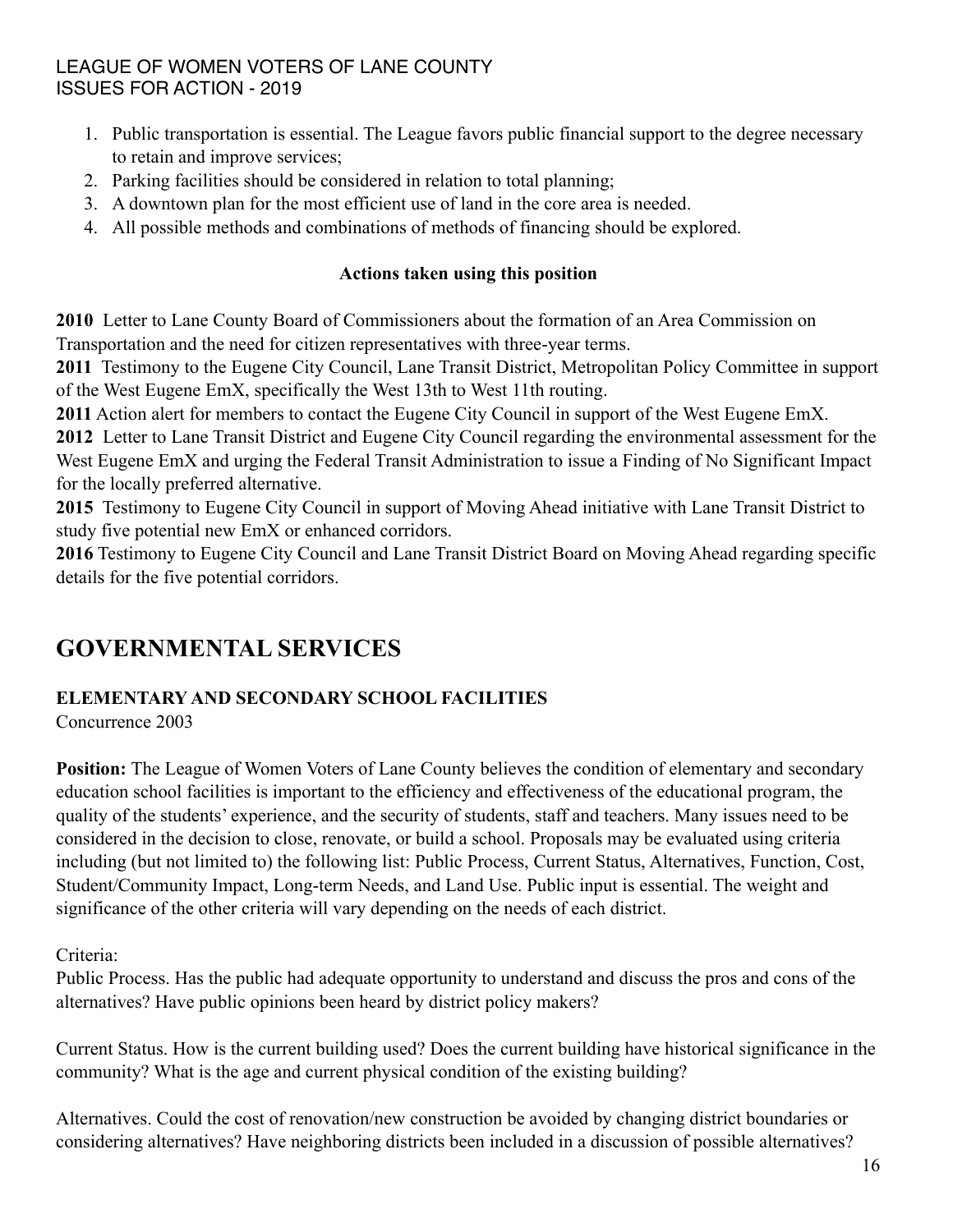Function. Will the change result in a higher quality education for students? Will the change result in better compliance with current building codes and today's educational demands? How will the new/renovated building be used?

Cost. Has the district provided cost comparisons between continuing the status quo and the proposed alternative(s)? What are the immediate and long-term impacts to property owners in the district? Are there new "shadow" costs associated with the change, e.g., training or specialists needed to operate or maintain a new system? Will the proposed change result in a more efficient use of funds? In the context of the current taxation rate and economy in the district, is the cost reasonable? How is the district proposing to finance the change?

Student/Community Impact. How will the proposal affect the quality of the education experience? If the school is closed and not replaced, will increased travel time be a burden to students? Will the community lose a valuable social asset?

Long-term Needs. Given enrollment projections and the use of the structure in the community, how well will the community be served by this change? How well will the district be served over the expected life of the renovation or new building? Will the renovation increase the long-term use of the pre-existing building?

Land Use. Has compliance with state and local land-use goals been adequately considered? Has the impact on local transportation been adequately reviewed?

#### **Action taken using this position**

- **2012** Letter to the editor supporting Bethel School District bond measure for safety improvements, repairs and construction of school facilities.
- **2013** Letter to editor in support of Eugene School District 4J bond measure to replace and repair aging facilities.
- **2013** Letters to the editor in support of Springfield School District bond measure to replace Hamlin Middle School and make other facility improvements. Measure failed narrowly and was resubmitted in 2014.
- **2014** Letters to editor in support of Springfield School District bond measure to replace Hamlin Middle School and make other facility improvements.

#### **LIBRARY SERVICES**

Combined and edited 2003 from: Library Building for the City of Eugene (Concurrence 1987, Concurrence1997) Library Services in Lane County (Consensus 1957,1973,1988,Concurrence 1996)

**Position**: The League of Women Voters of Lane County believes that every Lane County resident should have access to public library service. Such access could be provided through a cooperative library system with specific outreach services to rural residents, use of a county-wide library card, establishment of a library district or districts, or implementation of a county-wide consolidated system.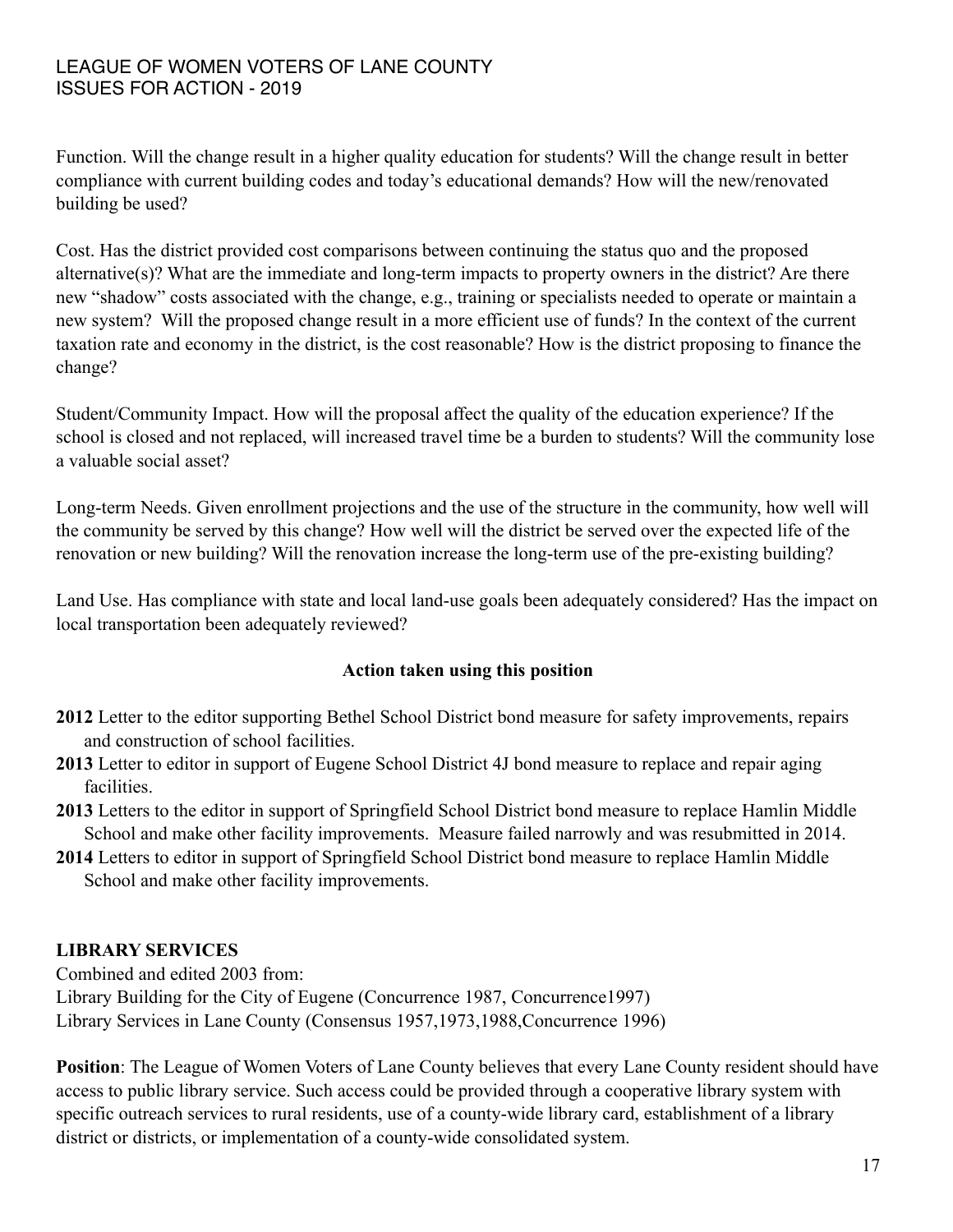Financing of library services should be stable and equitable. Operating budgets must be adequate to provide effective staffing, current materials, and ongoing services.

Long-range plans for development and implementation of county library services should be continuing and include participation by citizens, library professionals, and governments. There must be a provision for a regular and on-going professional consultation among county public librarians. Consideration should be given to establishing branch or satellite libraries, perhaps in leased quarters.

#### **Action taken using this position**

- **2014** Testimony to Eugene Budget Committee in January opposing cuts to library services and parks maintenance. Testimony to Eugene City Council in June commending the budget process and supporting the recommended budget that retained funding for library service for one year and for social services. **2014** Testimony to the Eugene City Council urging consideration of a local option levy for library services.
- **2015** Various activities in support of the City of Eugene five-year local option levy to support library services including placing an argument in support in the voters' pamphlet and submitting letters to the editor.

#### **MENTAL HEALTH SERVICES FOR ADULTS IN LANE COUNTY**

Concurrence 1986, 1996, language update 2016

**Position:** The League of Women Voters of Lane County believes that those living with mental and/or emotional illness (MED), alcohol and/or drug addiction (A&D), and intellectual disability and/or developmental disability (ID/DD) can usually best utilize services in their own communities in the least restrictive environment consistent with their safety and well-being and that of society. Consequently, the League believes that it is the responsibility of county government to insure that a community-based mental health system is in place to meet the essential needs of such persons in Lane County.

#### Administration

The League believes that Lane County government is responsible for providing a comprehensive, long-range plan based on a periodic needs assessment and including procedures for setting priorities and for regular updating. The plan should be coordinated with the County's overall long-range human services plan. To serve the public interest, an advisory board, composed mainly of lay people but with representatives of public and private providers as well, should assist in the planning, review, and evaluation of the mental health system, its funding, and services.

#### Financing

The League believes that an effective system should integrate state and federally funded services, supplementing these with such services as are necessary to meet essential needs. The County and other entities should fund any necessary additional services. The system should provide for the best use of community services for the total funding dollars.

#### Requirements of a Mental Health System

- 1. A stable and open administrative structure in which administrators and service providers have clearly defined roles and responsibilities
- 2. Coordination and communication among those responsible for the components of the system, both public and private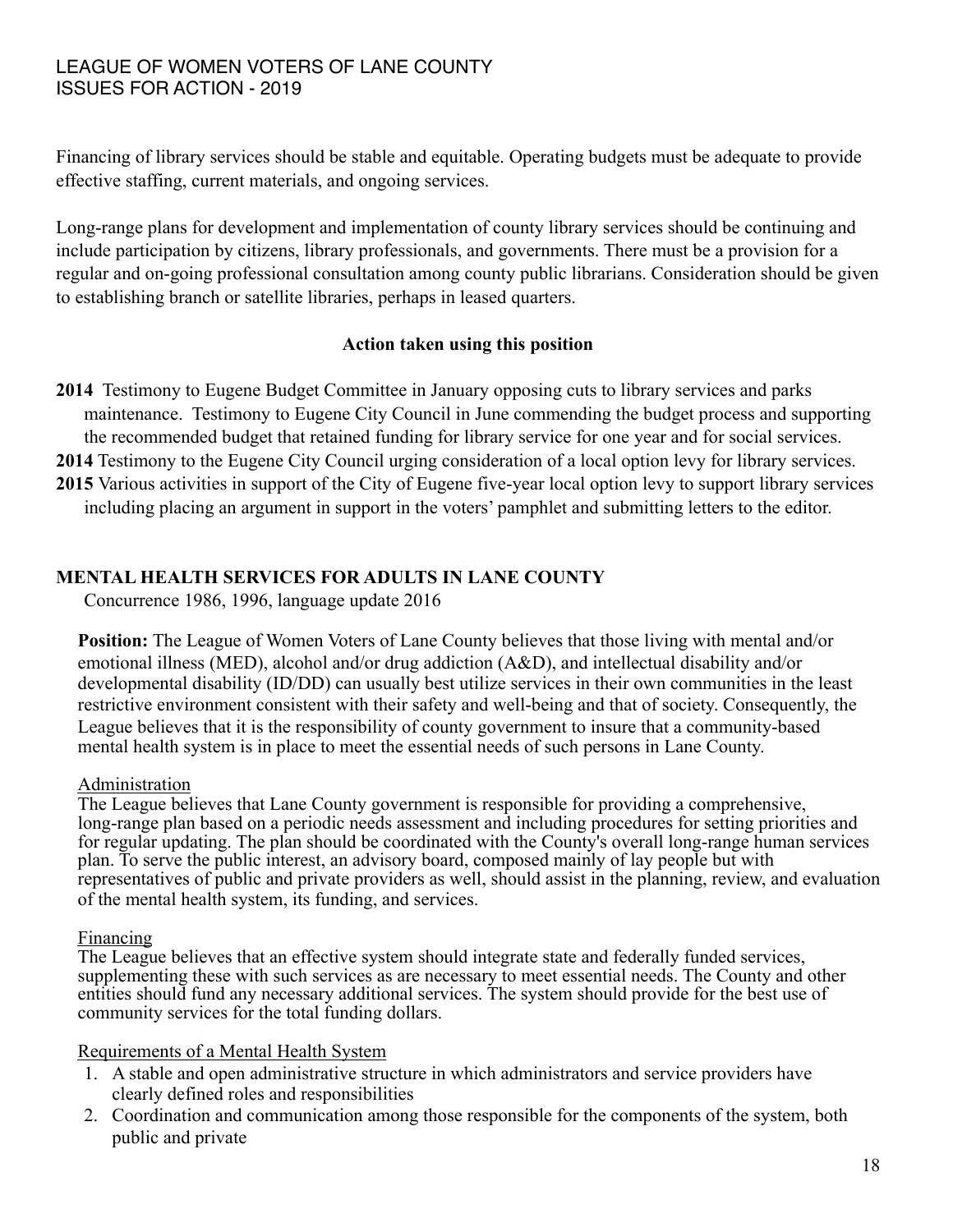- 3. Ease of access to the services
- 4. Monitoring of services to insure quality care and fiscal responsibility
- 5. Systematic review and evaluation of services
- 6. Community support based on understanding of the conditions and challenges, the treatment needed, and the cost (financial and otherwise) to those in need of services, their families, and society
- 7. Public education to develop and enhance community support and to publicize available services

#### Essential Components of Individual Services

The League believes that the mental health delivery system should include individual services that focus on recovery of the individual through use of evidence-based crisis intervention and ongoing support. These services could include alternatives to hospitalization, early intervention, residential services, supportive housing, and services delivered by peers in sufficient mix and quantity to afford an acceptable quality of life for consumers and their families. Other components include:

- 1. Skilled assessment/diagnosis
- 2. Counseling services
- 3. Assistance in socialization
- 4. Assistance in employment, including job placement and training
- 5. Case-management programs that provide both short- and long-term coordination and continuity of care for persons in the categories of MED, A&D, and ID/DD
- 6. Adequate monitoring of necessary medication
- 7. A commitment process that protects the rights of interested parties
- 8. Crisis/emergency care, including a secure holding facility

#### **Action taken using this position**

**2010** Testimony to Citizen Advocates for Public Safety in support of a balanced public safety system that includes programs for adults and youth to address mental illness and substance abuse, as well as incarceration.

#### **PARKLANDS**

Concurrence 1996

**Position:** The League of Women Voters of Lane County believes that public parklands are an essential element of our society because they offer a sense of community, stress-free environments, healthy recreation, and natural resources preservation.

The League of Women Voters of Lane County believes that every county resident should have access to public parks and open space. Lane County and its local communities should acquire and maintain park and recreational facilities and open spaces to protect natural and cultural resources and to provide economic, social, and recreational benefits that respond to the needs of the community.

Lane County and local governments should work cooperatively to provide and maintain a full range of parks. Primary responsibility for regional parks and reserves should reside with the county. Cities should provide adequate parklands for both active and passive recreational activities, especially in areas of urban density.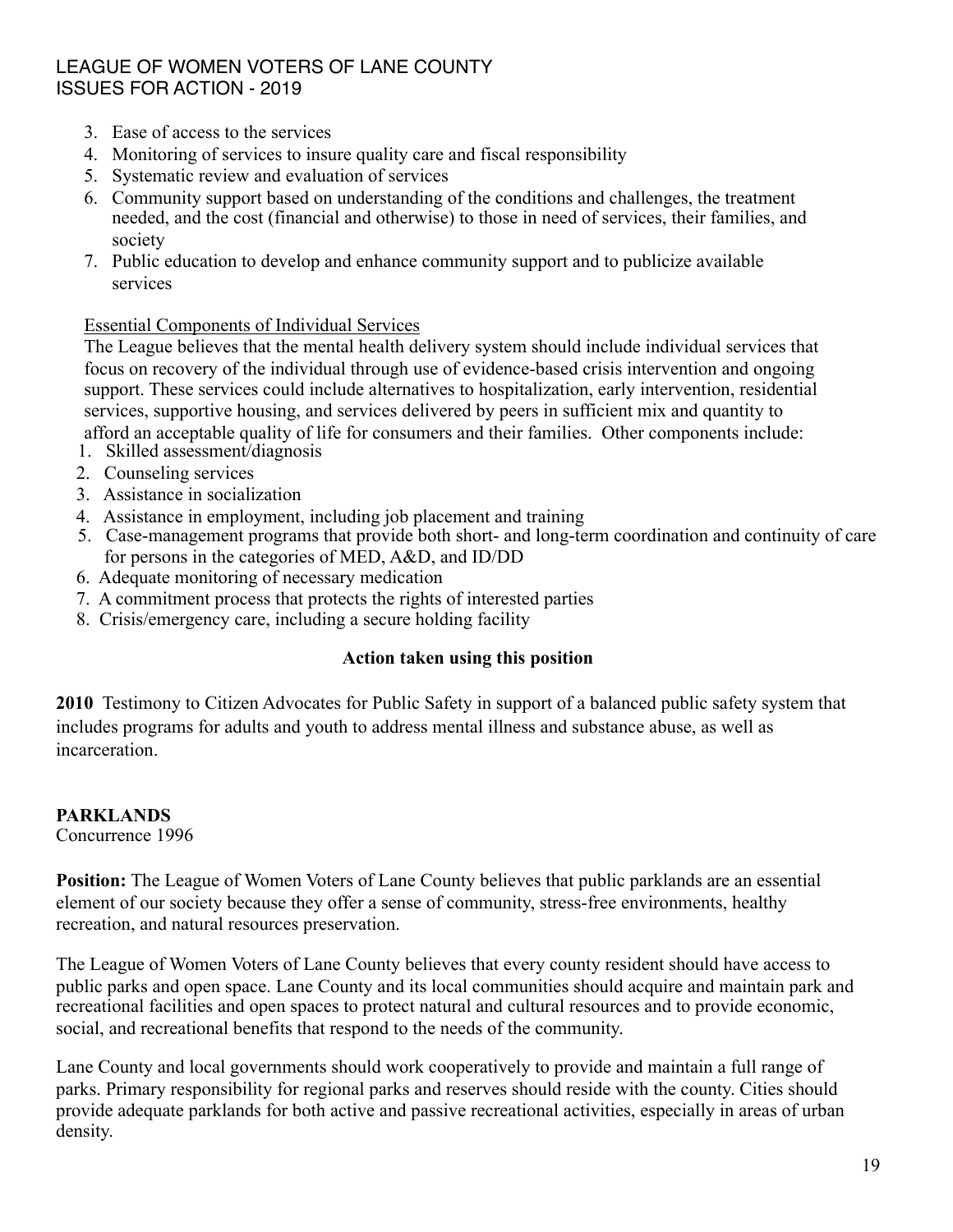Parklands Administration. The League:

1. Supports cooperation and coordination among local, state and federal jurisdictions in providing and maintaining public parklands in Lane County;

2. Recognizes that special districts for parks may provide better funding and have stronger citizen support than park departments within general purpose governments; however, they should be encouraged to work cooperatively with other jurisdictions;

3. Supports well-defined channels for citizen input and review.

Parklands Funding. The League believes:

I. Basic financial support for parks is a public responsibility;

2. Funding for parks may come from a variety of sources, including but not limited to, property taxes, user fees, system development charges, special taxes, contracts, partnerships, grants and private gifts; 3. Ordinarily there should be no special fees for routine, low impact use; user fees are appropriate for such things as group activities, special events, vehicles, overnight stays, special facilities, and special amenities.

Parklands Acquisition. The League believes:

1. Acquisition and improvements of parklands and open space must be guided by a comprehensive plan;

2.Acquisition of land for future needs should take place when available, even if development is postponed;

3.Acquisitions and improvements are appropriately funded by, but not limited to, systems development charges, bonds, grants, enterprise projects, and donations;

4.Consideration should be given to safety issues in park siting.

Parklands Planning. The League believes that each park agency should have a comprehensive parks plan which defines the role of each park in the system. This plan should:

- 1. Consider the needs of all segments of the community;
- 2. Provide for protection of the environment;
- 3. Consider the views of both the immediate park neighbors and the community as a whole.

Parklands Development and Safety. The League recommends that:

1. Design standards for parklands be addressed in the comprehensive plans;

2.Safety standards be included in administrative policies and updated regularly;

3.Citizen park watch programs, resident park hosts, adopt-a-park programs, and park agency cooperation with public safety departments be encouraged.

#### **Action taken using this position**

- **2012** Letter to the editor supporting a Willamalane Park and Recreation District bond measure to implement the district's 20-year capital plan.
- **2014** Testimony to Eugene Budget Committee in January opposing cuts to library services and parks maintenance.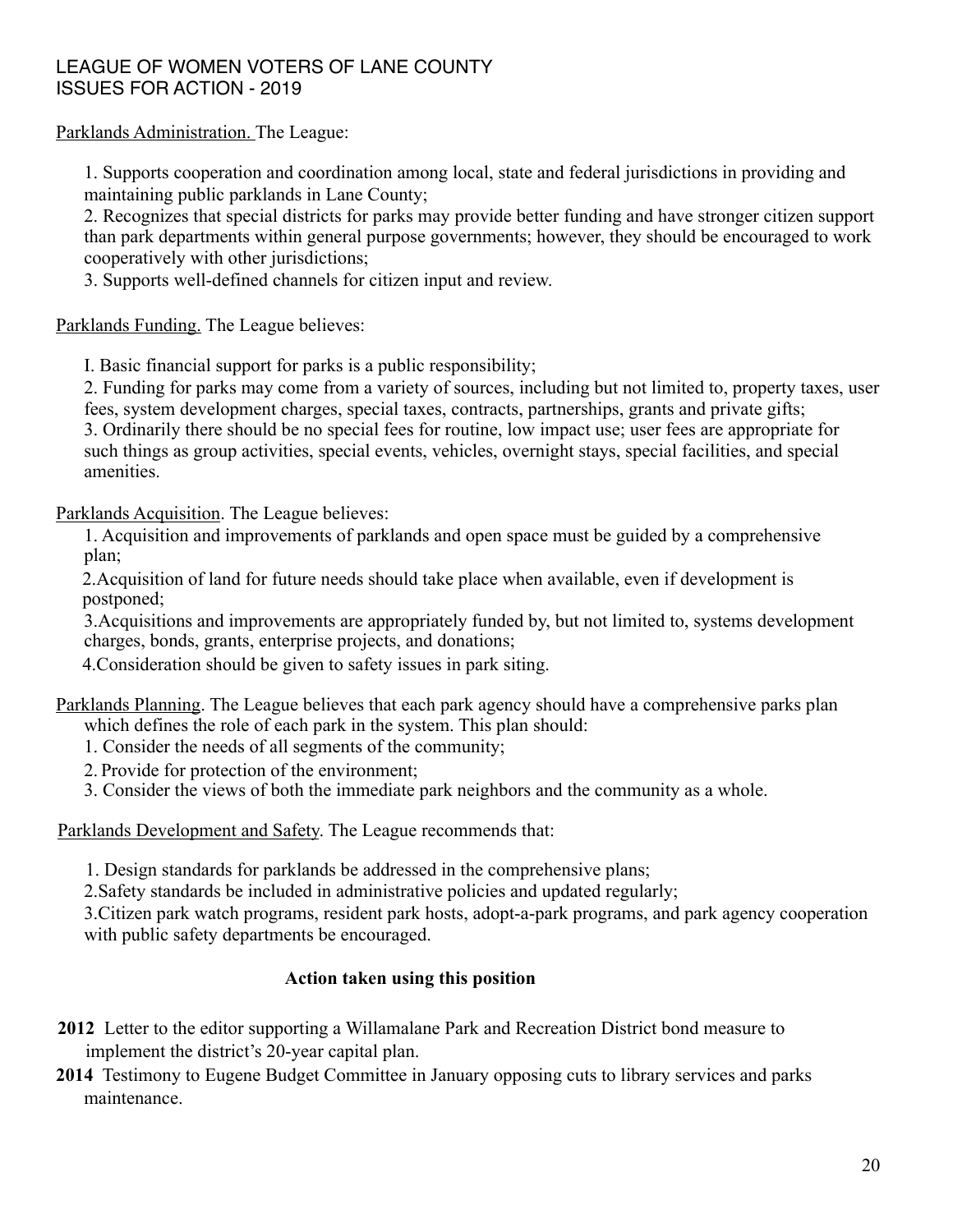**2018** Letter to the editor in support of two City of Eugene parks measures: a local option levy for operations and a bond measure for capital improvements. Also collaborated with other groups to purchase voters' pamphlet statements.

# **NATURAL RESOURCES**

## **SOLID WASTE**

Consensus 1972. 1989, Concurrence 1996, 2006

**Position:** The League of Women Voters of Lane County supports solid waste management policies that promote source reduction, resource recovery, and recycling. These policies should:

- 1. Preserve air and water quality.
- 2. Be compatible with sound land use.
- 3. Be long range and flexible enough to accommodate new technologies and regional differences.
- 4. Provide a uniform, equitable collection system in order to make it easier for the public to participate.

Waste Reduction

In order to decrease the quantity of waste material in need of handling and to use the least disposal capacity,

- 1. Over packaging and planned obsolescence should be avoided;
- 2. Containers (packaging) should be reusable, recyclable, or biodegradable; and
- 3. The price of a product should more closely reflect the true cost to the public for disposal; for example,

by taxing items which contribute significantly to disposal problems.

Public Education

Public education concerning solid waste problems should include:

1. The contribution of various segments of society (individual, agricultural, industrial, municipal) to the solid waste stream.

2. The alternatives to disposal of solid wastes in landfills and incinerators.

3. The immediate and long-term economic and environmental benefits of source reduction, resource recovery, and recycling.

#### **Action taken using this position**

**2012** Letter to Eugene City Council in support of a ban on single-use plastic bags for retail purchases.

# **SOCIAL POLICY**

#### **ENDING VIOLENCE IN LANE COUNTY**

Concurrence 1998

**Position:** Because the League of Women Voters of Lane County supports violence prevention and early intervention programs as more effective and less costly than incarceration; therefore, the League advocates the following:

1. Agencies which provide early intervention and prevention services such as training children, youth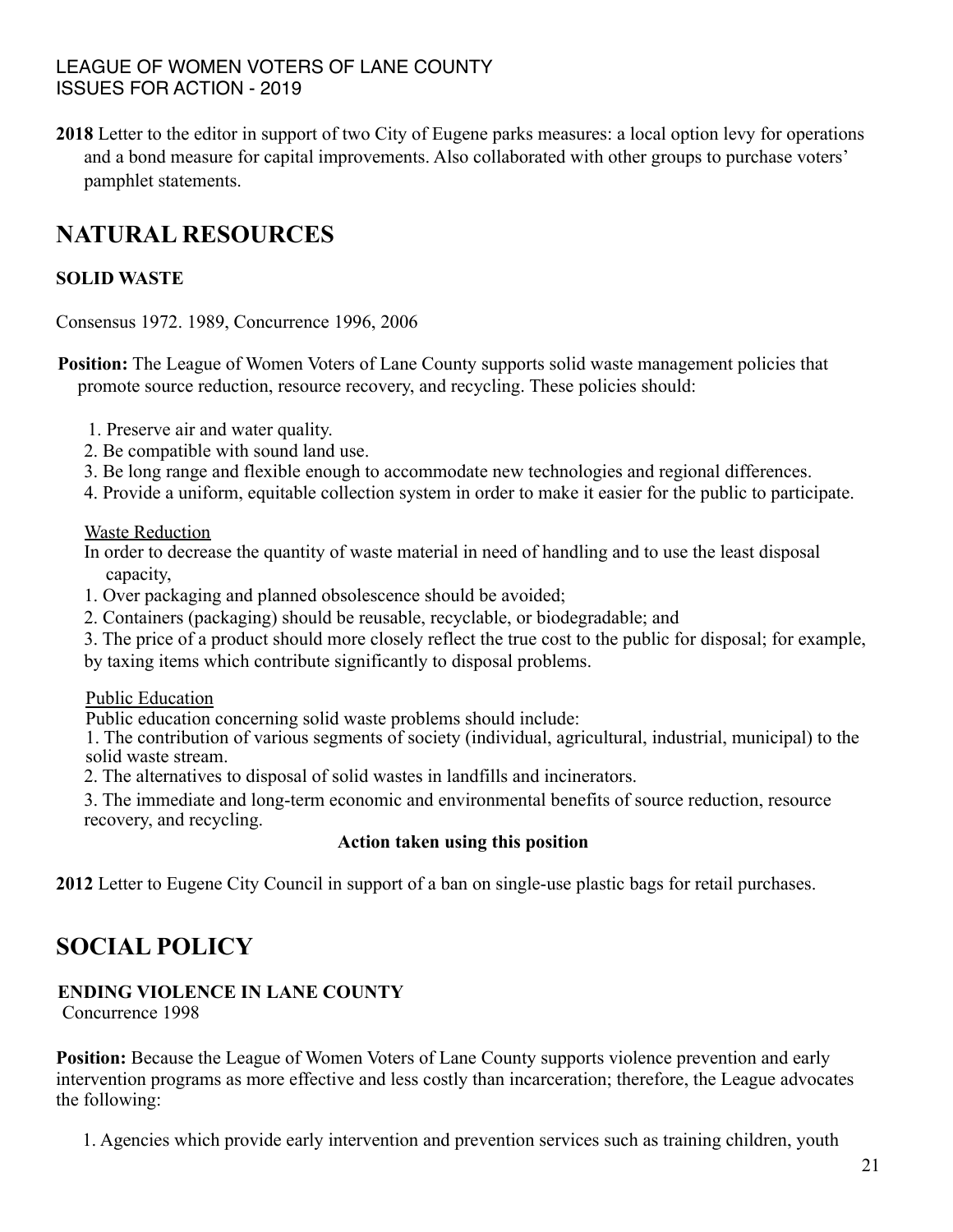and adults in life management skills, respect for self and others, and patterns of healthy parenting and family living;

2. Programs in the schools which identify children at risk of being abused and of being potential abusers, and teaching skills in anger management and classes such as family life and parenting skill;

- 3. Cooperation and consolidation of social service providers in Lane County;
- 4. Programs, services and facilities for troubled girls adequate to meet their needs.

The League believes that effective violence prevention and early intervention programs are currently limited by inadequate funding and by lack of public recognition of their value. We, therefore, advocate for adequate funding and for public education of the value of these programs.

#### **Action taken using this position**

**2010** Testimony to Citizen Advocates for Public Safety in support of a balanced public safety system that includes programs for adults and youth to address mental illness and substance abuse as well as incarceration. **2012** Collaboration with Zonta in issuing a statement asking hotels and taxis to be aware of potential sex trafficking activities during the Olympic Trials.

# **LOCAL ACTION BASED ON LEAGUE PRINCIPLES AND NATIONAL AND STATE POSITIONS**

#### **PRINCIPLES**

**2016** Letter to the Eugene City Council urging support of a resolution urging the U.S. Senate to ratify the Convention on the Elimination of all Forms of Discrimination Against Women.

**2016** Letter to Lane County Board of Commissioners opposing proposed changes to the county's initiative and referendum process that would have allowed the Board to preemptively veto a measure before its submission to voters. Letter to editor urging community members to contact Board to express opposition. **2017** Letter to the editor challenging claims of election rigging and fraudulent voting.

**2017** Letter to the editor encouraging citizens to volunteer for civic advisory committees and consider running for public office.

**2017** Letter to the editor urging voters to register and vote in the November election.

**2018** Various actions to oppose a Eugene charter initiative to establish the position of independent city auditor including a letter to the editor and purchasing a statement in the city's voters' pamphlet.

**2018** Letter to the editor urging citizens to vote in November and to check VOTE411.org for election information.

#### **NATIONAL**

**2008** Letters to Senators Smith and Wyden supporting adoption of a climate change bill.

**2009** Letter to Representative DeFazio in support of the passage of the Affordable Care for America Act.

**2011** Endorsement of the Statement of Principles of the Lane County Network for Immigrant Integration. This action was taken using the LWVUS position on Immigration.

**2018** Letters to the editor supporting a yes vote on Measure 101to provide revenue for Medicaid coverage in Oregon. This action was based on the LWVUS position on Health Care that calls for a basic level of quality care for all U.S. residents.